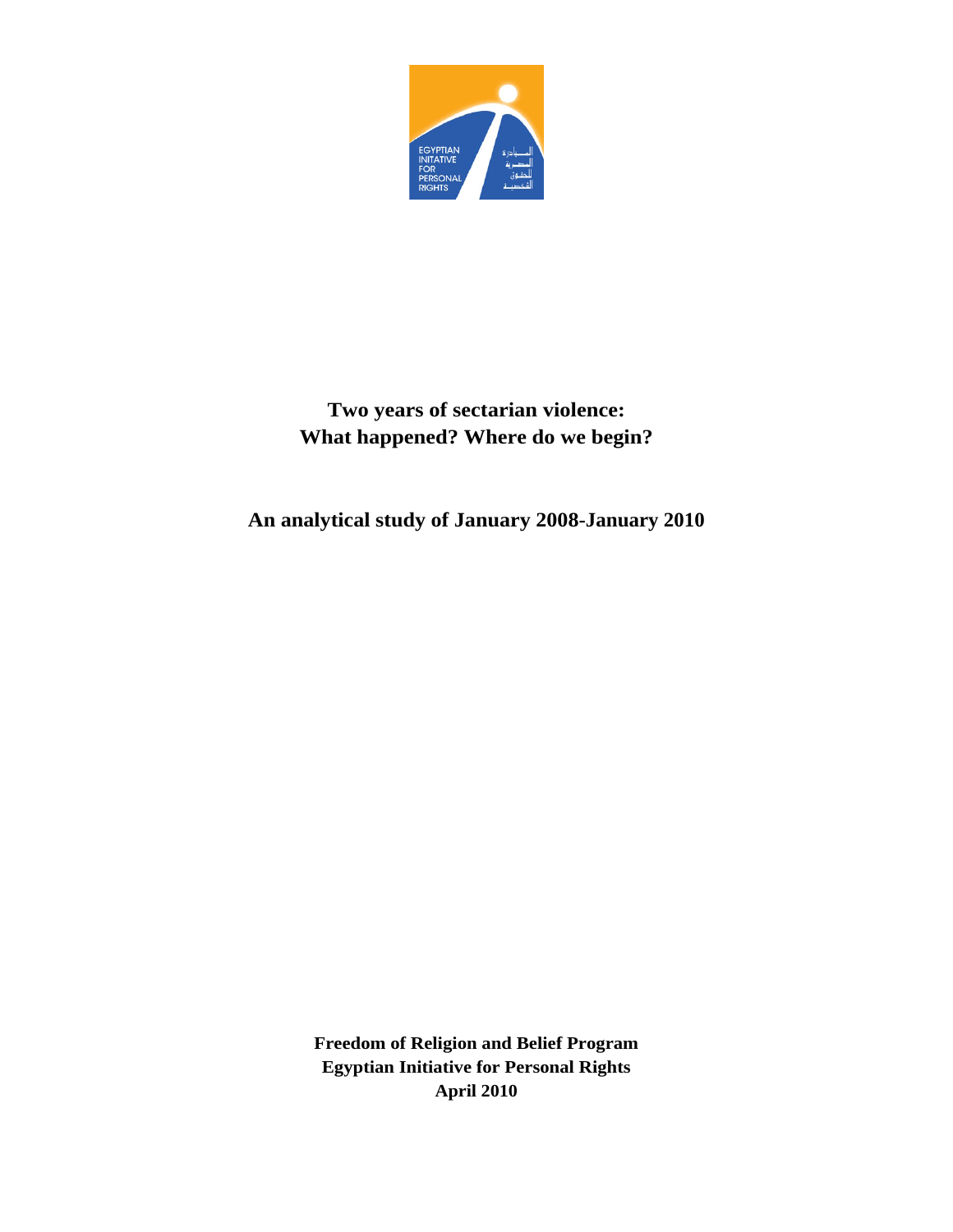# **Table of Contents**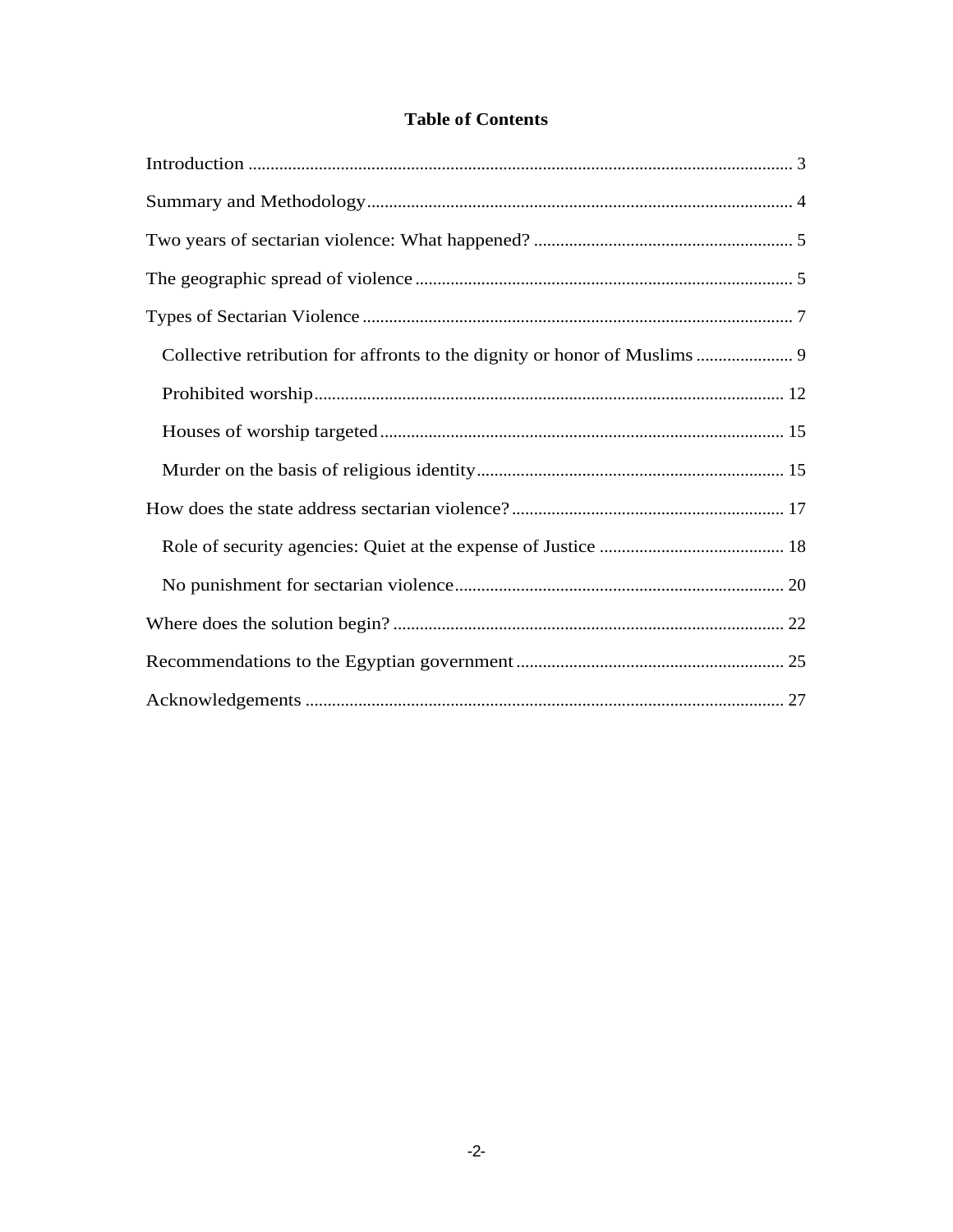# **Introduction**

- 1. Egypt is no different than other societies comprised of individuals and groups espousing different religious beliefs and affiliated with various religious communities. Many societies are able to live with these differences and, indeed, build on this diversity to enrich public life. Other societies, whether by design or default, are unable to manage diversity, some to the extent that they are unable to uphold coexistence. One of the most significant manifestations of social sectarian tension is the outbreak of violence between individuals or groups of various religious communities, like those seen with increasing frequency in Egypt over the last few years.With time, and without the proper intervention of the state, these events become more common and varied, and spread geographically. If a society reaches this point, it must realize that it faces a real danger of becoming a society of isolated, polarized sects with conflicting interests. Each of these polarized sects may then begin to use whatever force and influence it possesses to extract what it views as rightly theirs or to stop what it views as threats to its interests. Such a scenario may end in widespread civil conflict as has happened and continues to happen in many countries, some not so far from Egypt.
- 2. Sectarian violence is one of the most serious problems that can face any society and which has struck Egypt — because this type of violence strikes society at its roots and propels it towards fragmentation. As such, the Egyptian Initiative for Personal Rights (EIPR )stresses that addressing the issue of sectarian violence requires political will, an awareness of the danger, hard work, cooperation among all state authorities and the effective participation of civil society to elaborate short- , medium- and long-term plans to address and ultimately eradicate it.
- 3. Many state officials, security officers and legislators deny the existence of sectarian violence in Egypt. This is the first problem that the Egyptian state must overcome: denial. Others minimize the extent of the problem. This is another problem: disregard. Yet others believe that it is a security problem that requires the application of the ongoing state of emergency. This is a third problem: shortsightedness. A fourth group of officials believes that sectarian violence is the problem of one state authority instead of all of them. This problem requires accountability, for it is shirking responsibility.
- 4. The EIPR has worked to document most instances of sectarian violence since the beginning of 2008 as part of a larger effort to monitor and document developments relevant to freedom of religion and belief in Egypt. This was prompted by a realization of the seriousness of the issue, and the risks it poses to society, as well as EIPR's desire to reach a deeper understanding of the current state of religious tensions in Egypt and their causes in order to confront this danger. Motivated by a sense of social responsibility, the EIPR presents this study to all public officials and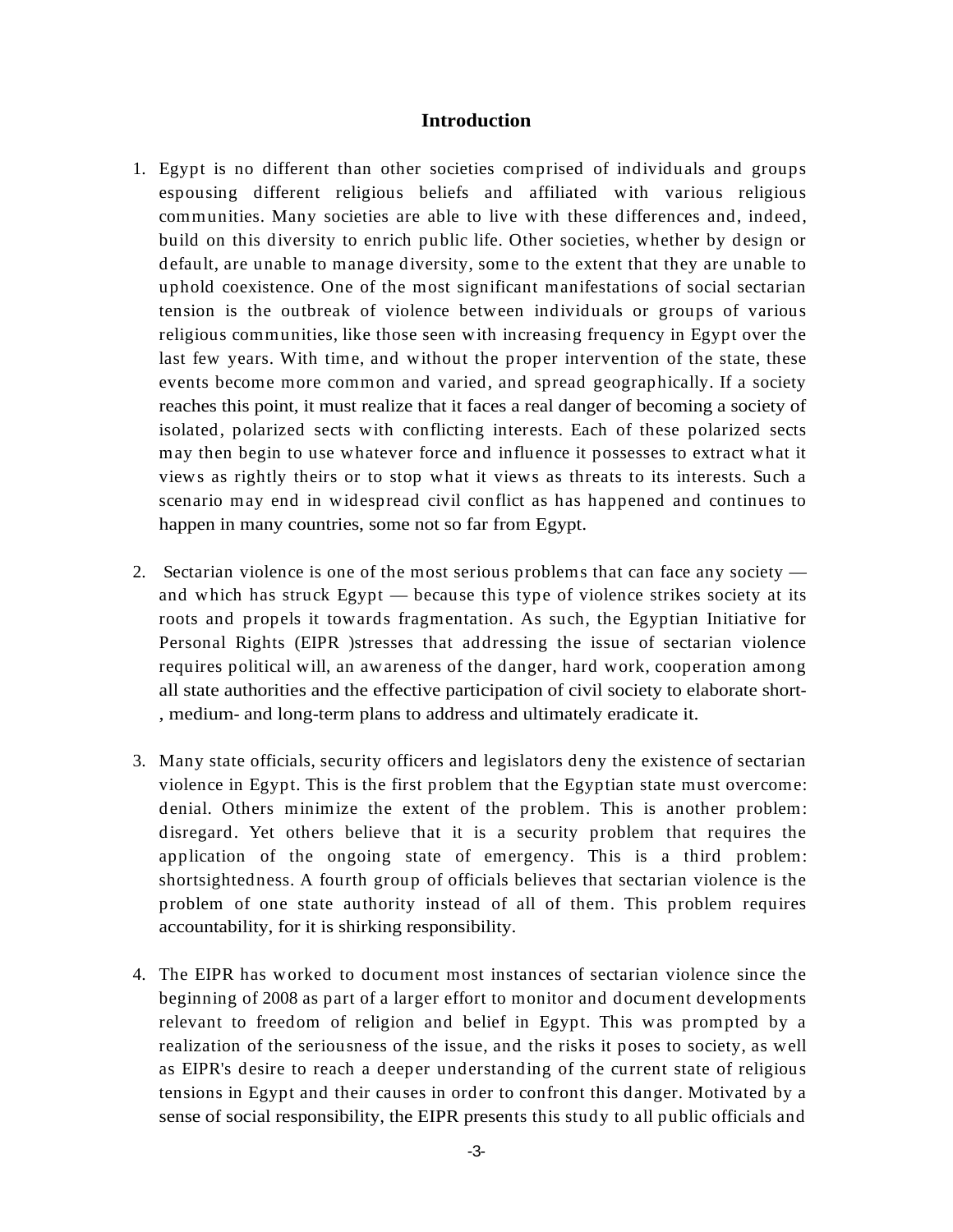citizens, in the hope that they will realize the gravity of the situation and take proactive steps to change it and eliminate the manifestations of a sectarian society. Ultimately, the EIPR hopes that Egypt can become a healthy society comprised of individuals and groups of different faiths, all of whom believe in difference and diversity, and particularly religious diversity; a society in which rights and freedoms are respected for all citizens without discrimination.

# **Summary and Methodology**

- 5. This study offers a summary of all incidents of sectarian violence or tension documented by the EIPR's Freedom of Religion and Belief Program in Egypt from January 2008 to January 2010. It offers a brief analysis of these events including their nature, locations, times, duration, proximate causes and the state agencies' responses. This study concluded by presenting several recommendations to Egyptian state agencies to begin to confront the issue. An appendix to the study contains graphs and tables showing the chronological and geographic spread of instances of sectarian violence since 2008.
- 6. In preparing this study, the EIPR relied on the findings of field missions, research and media monitoring undertaken by the Freedom of Religion and Belief Program since 2008. The analysis here is based on documented information published by the EIPR in eight reports over two years, at a rate of one every three months, titled Freedom of Religion and Belief in Egypt: Quarterly Report, as well as the report of a fact-finding mission to Naga Hammadi in January 2010, titled 'Naga Hammadi: Witnesses to the Strife.'
- 7. In documenting and monitoring such incidents, the EIPR considers a case of sectarian violence to be: any use of violence, regardless of degree or type, by an individual or group affiliated with one religion against an individual or group not affiliated with that religion, or against their property or houses of worship, if religious affiliation was one of the motives of violence or a factor in the escalation of violence, or if such violence included attacks on religious practices, places of worship or religious symbols.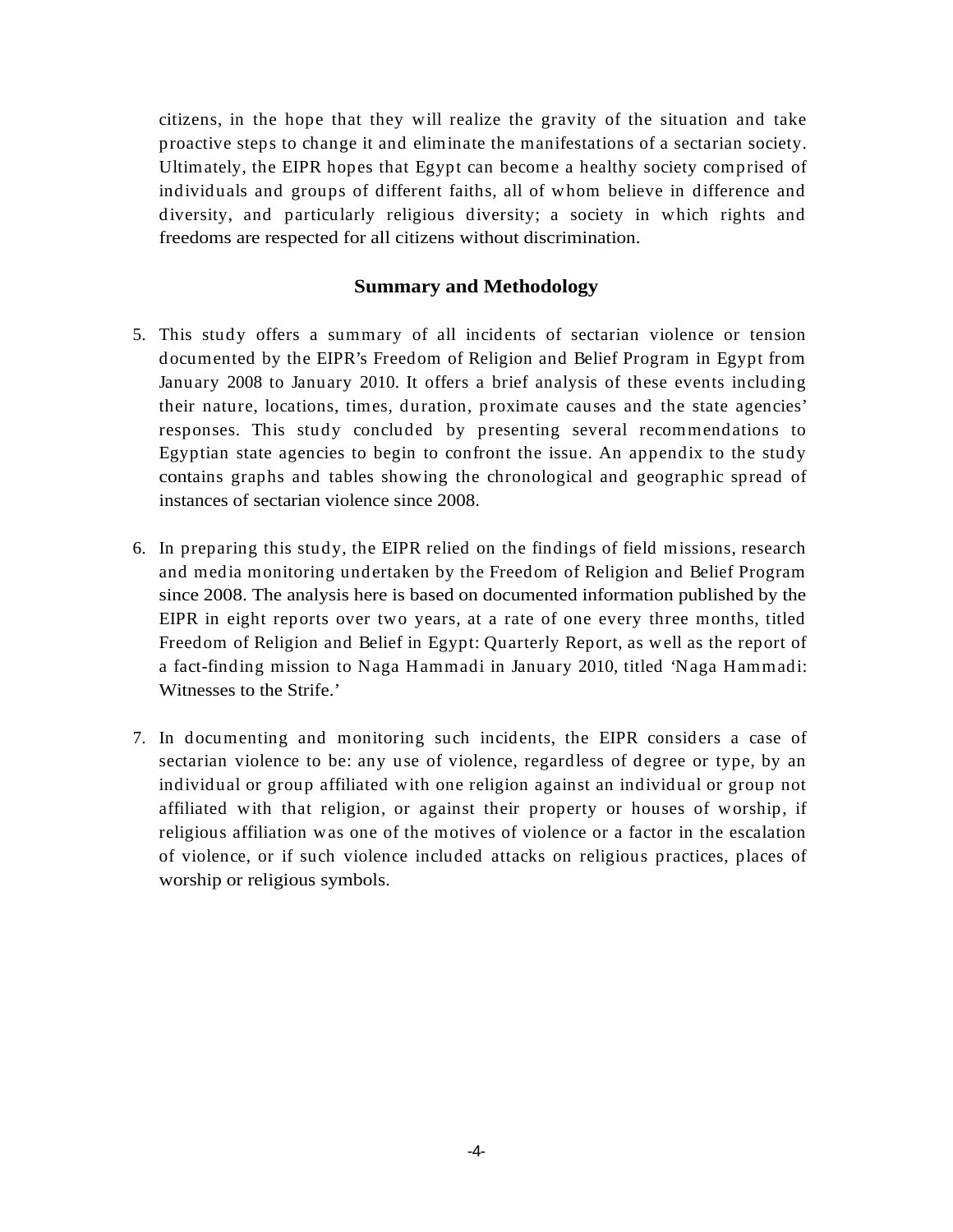- 8. From January 2008 to January 2010, there have been at least **53 incidents** of sectarian violence or tension—about two incidents a month—that have taken place **in 17 of Egypt's 29 governorates**. In some governorates, such as Sharqiya, only one incident has taken place, but in others, such as Minya, there have been 21 incidents.
- 9. Due to the nature Egypt's demographic composition the conversion ofmost of the population to Islam with the persistence of a significant Christian minority sectarian violence always takes place between Muslims and Christians, although in the period under review there was one case of sectarian violence by Muslims against Egyptian Baha'is.

# **The geographic spread of violence**

- 10. The majority of incidents of sectarian violence took place in **Upper Egypt**, specifically in the governorates of Beni Soueif, Minya, Assyout, Sohag, Qena, Luxor and Fayyoum. This set of governorates is also the most serious, in terms of the number of incidents (33), their severity (for example six Christians and one Muslim in their company were killed and nine other Christians injured in Naga Hammadi, located in the Qena governorate, on 6 January 2010) and the number of people involved (at times as many as 2,000, as was the case in attacks in the city of Dayrout, located in Assyout, on 24 October 2009).
- Two years of sectarian violence: What happened?<br>
Y 2008 in January 2010, there have here a at least 53 incldents of<br>
energy 2008 in January 2010, there have here at least 53 incldents of<br>
ere 29 governormsts. Fancome gover 11. The incidents in Upper Egypt are also the most serious in view of the broad geographic scope covered by single incidents, their relatively long duration and the losses resulting. An example is events that took place in Qena in the districts of Farshout and Abu Tisht and several adjacent villages. These lasted for five days, from 19 to 23 November 2009, and losses, according to victims, were estimated at more than LE4 million. Sectarian violence in Upper Egypt is also notable for the frequency with which it occurs, the variety of cases and the disparate locations. **In Minya, for example, there has been an instance of sectarian violence every 35**
- **days in 17 different villages located in seven of the governorate's nine districts**. 12. Following behind was **Lower Egypt and the Delta** (Qalyoubiya, Monufiya, Dakahliya, Sharqiya, Gharbiya, Kafr al-Sheikh and Beheira, as well as Cairo, Giza and Alexandria), **with 20 incidents**. In this group, the site of the most violence was Dakahliya, where three separate incidents took place in February, June and August 2009; these incidents involved hundreds of people and led to serious material losses. Next in importance was the governorate of Monufiya, where one serious incident took place in which a Muslim killed one Christian and attempted to kill two others on 17 September 2009. The gravest incident in this set was the Zeitoun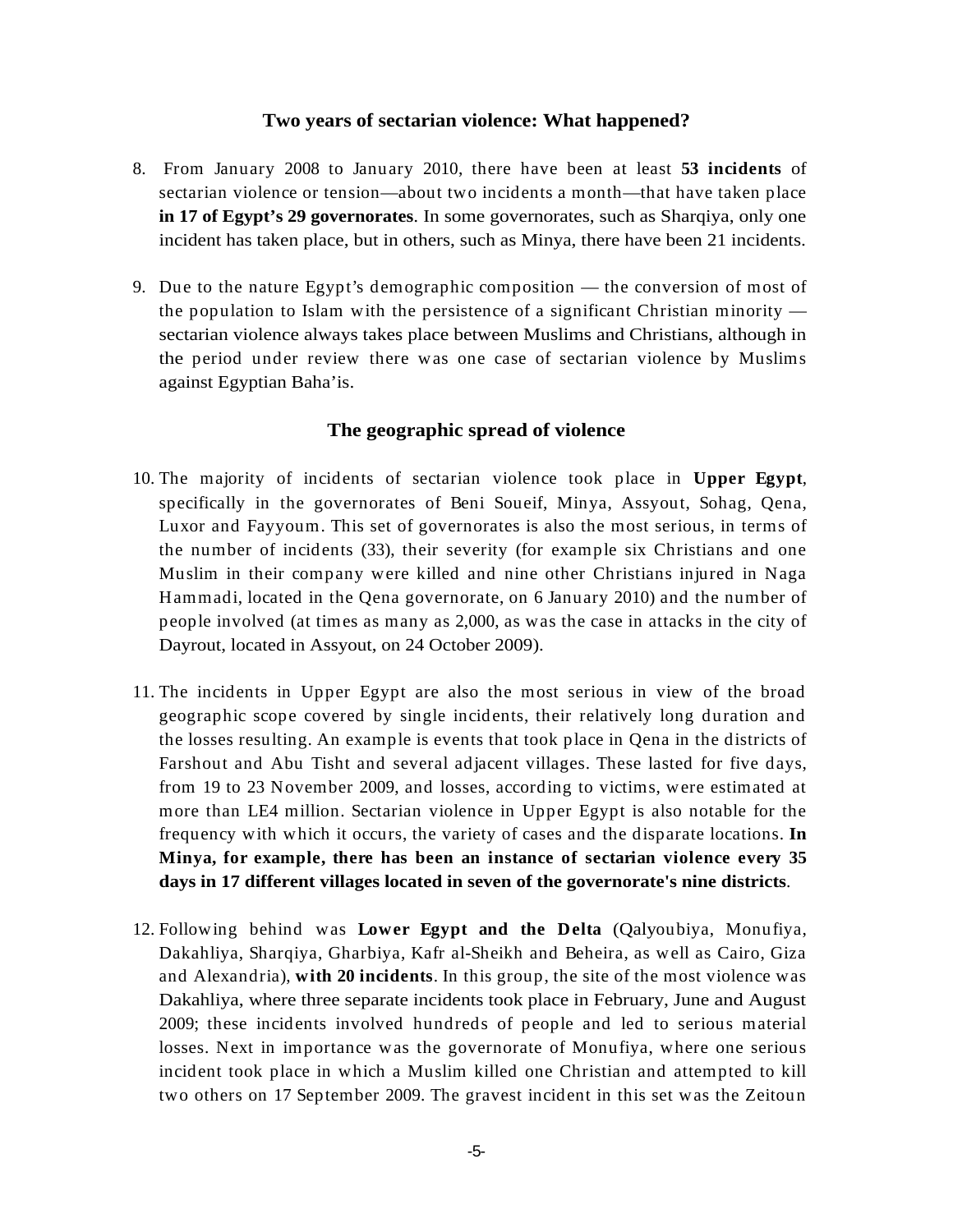bombing in Cairo on 10 May 2009. Although there were no casualties, injuries, losses or damage to the Zeitoun diocese building, the fact that the bishopric was targeted with local explosives is extremely worrying.

- 13. The final geographic set includes the remaining 12 governorates, including all the border provinces (Matrouh, New Valley, Aswan, Red Sea, North and South Sinai), the three Canal governorates (Suez, Ismailiya and Port Said), the two new governorates in the Greater Cairo area (Helwan and October) and the coastal governorate of Damietta. EIPR researchers documented no cases of sectarian violence or tension in these areas in the period under review.<sup>1</sup>
- 14. Towns, villages and hamlets are the most common sites of sectarian violence, followed by provincial cities and then provincial capitals. A not insignificant number of incidents took place on Fridays, specifically after the Friday prayer, as well as on Sundays. Most of those involved were young men and male teenagers,<br>followed by older men, and then women in a small percentage of cases.<br>During the writing of this report, on 12 March 2010, secturian clashes too

governorate for the first time.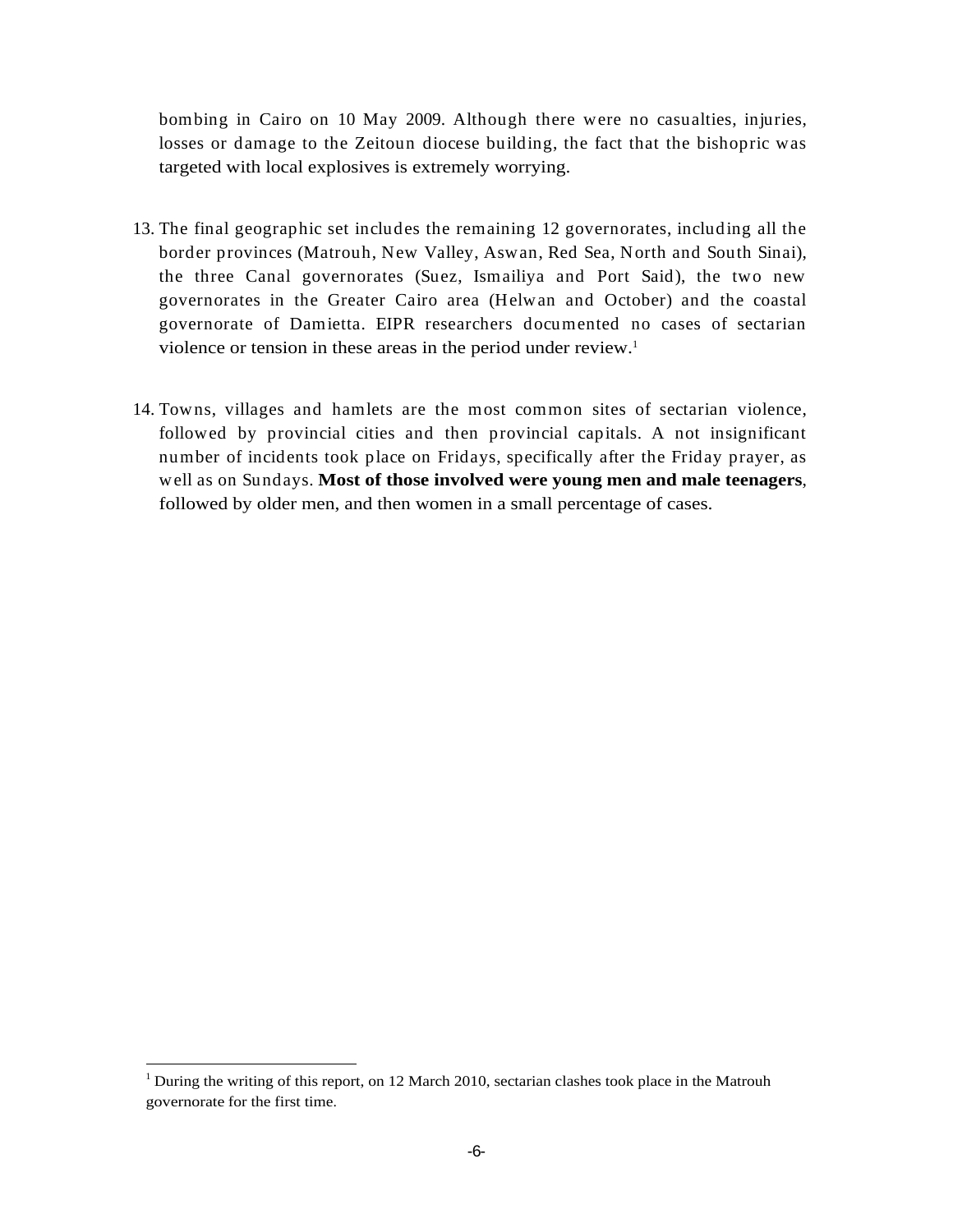- **Types of Sectarian Violence**<br>
tension and its reprecessions varied, but there are two ordinary of the largest precentage of cases, and these are, in<br>
cose. The first is acts of collective verithium that target<br>
religion i 15. The types of violence or tension and its repercussions varied, but there are two types of incidents that account for the largest percentage of cases, and these are, in fact, the most serious types. **The first is acts of collective retribution** that target adherents of a particular religion in one area.Given the demographic makeup of Egyptian society, the vast majority of these involve Muslims attacking Christians. These attacks spring from an irrational conviction that all Christians in the area are responsible for an act attributed to one or more Christians towards one or more Muslims, and it is believed that all Muslims in the area have a responsibility to take revenge for that act, regardless of the relationship any of the assailants or victims may have to the original act. Acts of collective retribution are linked to two notions that are extremely apparent in the period under review: the 'dignity and standing of Muslims' and the 'honor' of Muslims. Retribution by Christians against Muslims is not unheard of, but it is much less frequent and severe. When angry, Christians tend to turn to protests, sit-ins and demonstrations, and they invariably turn to the church to seek its intervention on their behalf.
- 16. **The second most common type of violence is prompted by Christians engaging in their religious rites**, for example, Christians praying, trying to hold worship services in a home or building, trying to turn a building into a church, or building a new church or expanding an existing one. This type of violence is not linked with a particular place or governorate, but has taken place all over Egypt, from Alexandria to Sharqiya and from Cairo to Beni Soueif and Minya.
- 17. Objections to Christian worship have not come only from Muslim citizens, but from state officials as well. **On more than one occasion, state representatives have refused to allow a group of Christians to worship in a home or have arrested and questioned those who do so. In many cases, state representatives' refusal has prompted Muslim citizens to declare their refusal as well, as a result of their sense of alignment with the state**. We also documented cases in which police officers were involved in inciting against the construction of a Christian place of worship in a particular place. In all of the cases we observed, the security services would close the building used for prayer services "without a permit" and place a permanent guard on it or the home in which prayer services had taken place to guarantee that no such thing took place again.
- 18. In several cases, Christians were prevented from building or completing construction on a home or other building on their private land because the security services suspected that they intended to turn the structure into a church or sell it to the bishopric. In some cases, Christians were prohibited from renovating an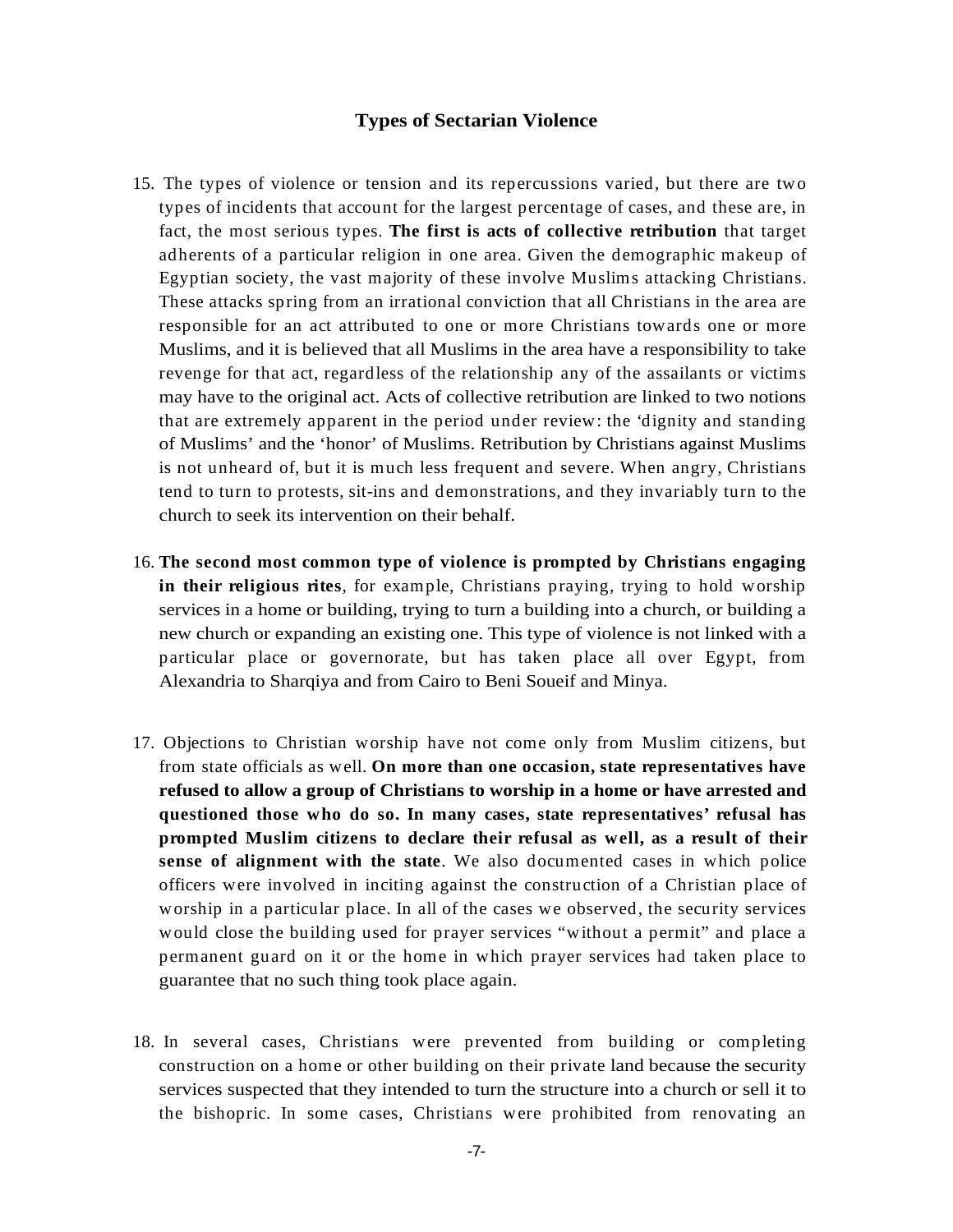existing, licensed church by state officials, and were even asked to remove crosses from the church.

- 19. In addition to the two most common types of sectarian violence noted above, there are two other types that are less prevalent: **targeting churches**, seen in the period under review in the form of planting explosives next to them, torching them or breaking crosses off them during the night; and **premeditated murder on the basis of religious identity**. Citizens' possession of firearms, and even automatic weapons, has contributed to the gravity of the outcome of such crimes, but even a lack of firearms does not prevent such crimes being committed with knives.
- 20. One cannot ignore the fact that Christians' economic interests have been targeted in most incidents of sectarian violence. Although Egyptian law considers the burning of homes or property to be a crime punishable by up to life in prison, torching homes during sectarian violence has become so common as to be routine, and assailants engage in arson without the slightest regard for the law and its deterrent penalties. Other movable property, agricultural land, and commercial and industrial facilities have also been vandalized. Indeed, this has happened so often and the cases are so similar that many Christian victims who spoke to the EIPR have come to believe that they have been targeted economically to impoverish them or drive them out of the country.
- 21. The spread of rumors plays an influential role in sectarian clashes and is a contributing factor to escalating the attacks and their repercussions. In the violence that followed the shooting of Christians in Naga Hammadi in January 2010, rumors had it that Christians had burned down a mosque and a Christian had killed a Muslim. Because of the repeated occurrence of rumors and their utmost seriousness, the EIPR concluded in its report, Witnesses to the Strife, that any comprehensive investigation into the events should include ascertaining the source of the rumors and identifying those responsible for their spread.
- 22. The following section of this study provides further details on the major types of sectarian violence, with examples of each one.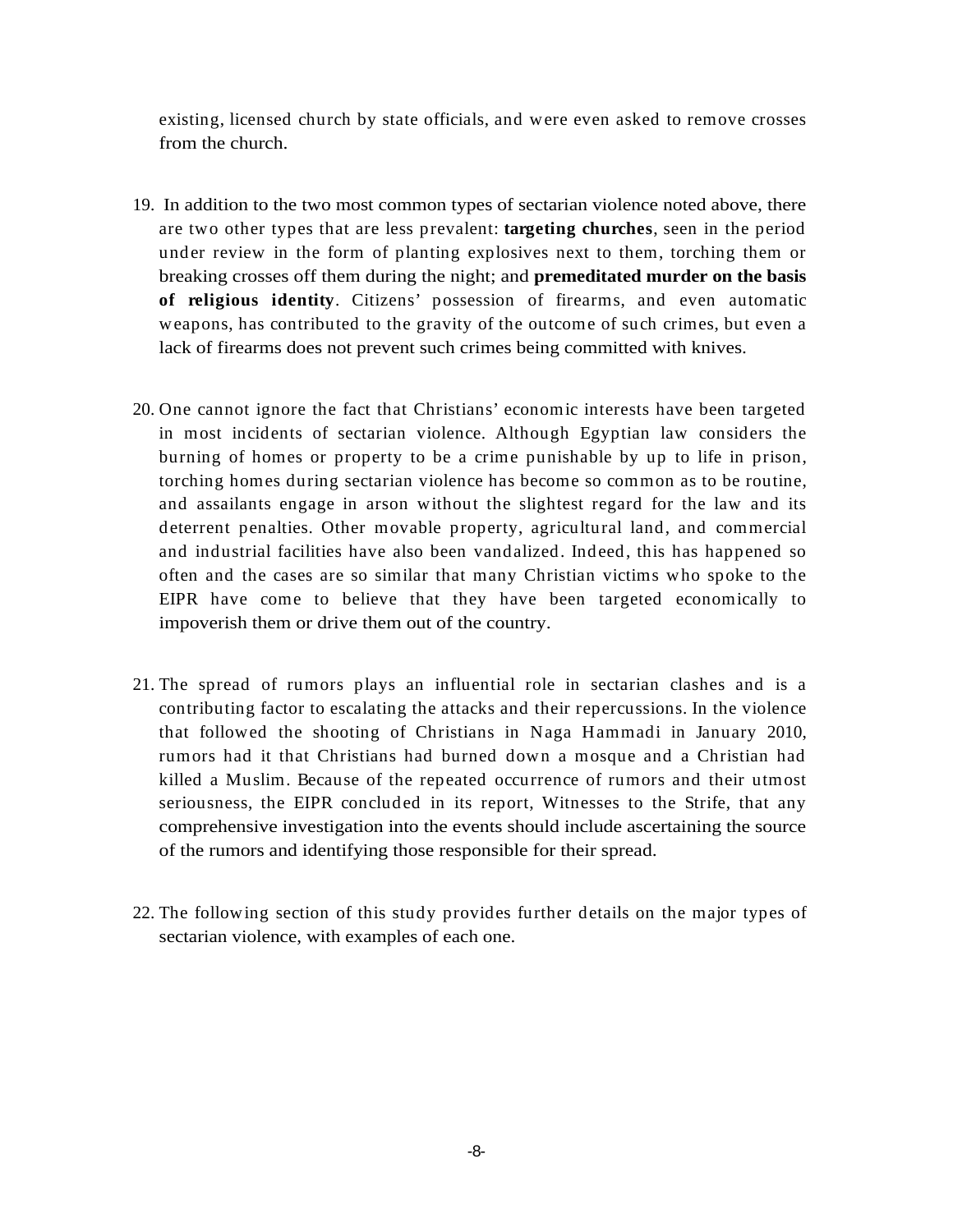- 23. There are several reasons to consider collective retribution one of the gravest forms of sectarian violence, among them that it cannot be predicted but may flare up with any incident at all, no matter how trivial. In addition, attacks in sectarian retributions are invariably extremely violent, and they spread quickly to neighboring villages. This type of violence has undergone very serious developments in the period under review, on several levels: it has expanded geographically, seen the involvement of more citizens and lasted longer than other types. Any number of acts may prompt this kind of violence, and there are often heavy losses and several victims.
- 24. The retribution is no longer limited to the village or town in which the purported offense took place; in late 2009 and early 2010, there were instances of this type of violence spreading to more than village and even more than one district in the same governorate. The act that some Muslims believe requires vengeance against Christians (qua Christians) may be a Muslim murdered by a Christian, a Christian accused of raping a Muslim, a romantic or consensual sexual relationship between a Christian man and a Muslim woman or the disappearance of a Christian woman who had converted to Islam. In some cases, the original action may involve a Christian child fighting with a Muslim child.
- 25. The EIPR most fears that one day acts of vengeance following a single incident, regardless of how serious or trivial it may be, will spread across an entire governorate or more than one governorate. Some may think this far-fetched, but the expanding geographic scope of this type of violence suggests a worrying trend: from revenge focused in one village, the violence began to encompass several villages and then several districts; where once revenge was expected after a murder, it has now become a "duty" following a fight between two children of different religions.
- **Collective retribution for affronts to the dignity or honor of Muslims<br>
can consider an all, no matter how trivial. In addition, anseks to remain<br>
consider an all, no matter how trivial, In addition, ansakes in sectarian** 26. **Farshout, 18 November 2009**: a Muslim family in the village of al-Shaqifi, located in the district of Abu Tisht in Qena, accused a Christian youth from Kom al- Ahmar, located in the Farshout district of the same governorate, of raping their young daughter. Although the family reported the incident and the police arrested the suspect the same day, an ambient belief suddenly took hold that "the honor of Muslims" was at stake and the Muslims in the area and neighboring villages were obliged to take revenge against any Christian and punish him simply because he shared the suspect's religion. On Friday, 20 November, the security services ordered 15 Christian families in the village of Kom al-Ahmar to leave the village immediately in fear of their lives. At dawn on Saturday, 21 November, fires broke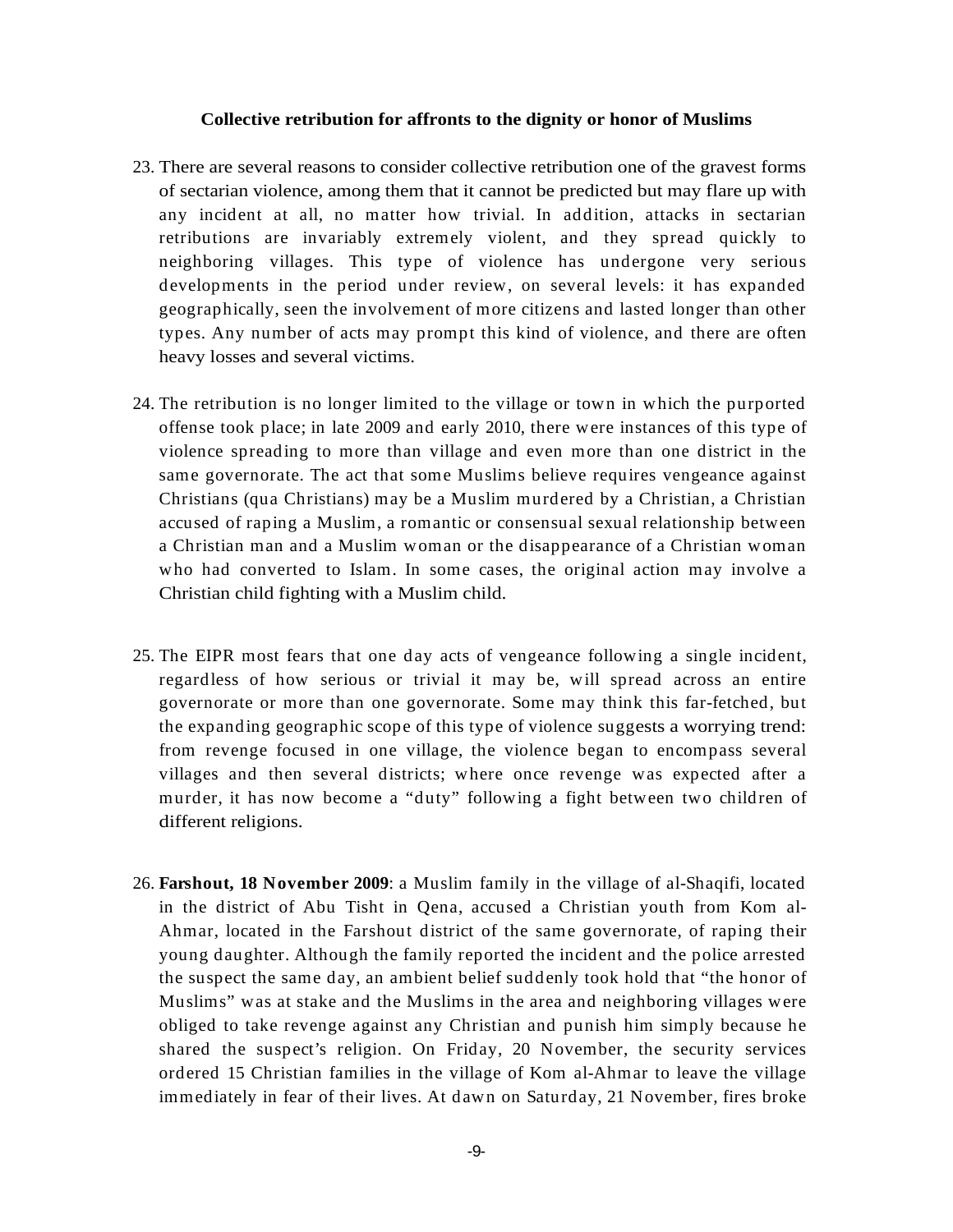out in three Christian-owned stores in Farshout at about 2:30 am. Thousands of Muslims from al-Shaqifi and surrounding villages assembled in front of the Farshout police station and then began attacking Christian-owned property, breaking into shops, looting them and setting them on fire. The violence then spread, and several other villages in the Farshout district witnessed attacks on Christian-owned property, including a fire set in a pharmacy in the village of al- Qara at dawn on Sunday, 22 November. Clashes took place between Muslims and Christians in the village of al-Araki the same evening. In the village of al-Qabibi, the courtyard of a Christian was torched, but there were no losses. The violence then spread to Abu Shousha, located in the neighboring district of Abu Tisht, about 30 km from al-Shaqifi. Fires were set in a pharmacy and three Christian-owned shops at dawn on 23 November, according to Father Boulos Nazir, the pastor at the Abu Shousha church. On the afternoon of the same day a group of Muslims torched the houses, shops and property of Christians in the village of Kom al- Ahmar.

- 27. **Other incidents**: Qena was not the only governorate where acts of collective retribution took place. Similar events occurred in the province of Dakahliya on 29 June 2009 in Kafr al-Barbari after aChristian killed a Muslim in a dispute over the price of a soda. In Dayrout in the governorate of Assyout on 24 October 2009 the same thing happened after a video clip was circulated showing consensual sex between a Christian man and a Muslim woman. Fayyoum also saw retributive violence in al-Nazla in the district of Youssef al-Siddiq on 20 June 2008, following the disappearance of a young woman who had converted to Islam and married a Muslim. Local Muslims believed she had been kidnapped by her Christian family, after which hundreds of village Muslims gathered to wreak vengeance on their Christian neighbors. Several Coptic-owned shops in the village were looted and vandalized, homes were broken into and looted, some homes and shops were torched and a car was vandalized. In addition, the facade of the village church was damaged by rocks, along with the car of the church priest.
- 28. Minya was the site of most incidents of collective retribution, although they were less violent. There were incidents in which a trivial dispute between a Muslim and Christian—over who has the right of way, for example—devolved into sectarian confrontations in which religious slogans were chanted and Muslims and Christians threw stones at one another. This is bolstered by the belief that everyone is responsible for the defense of their coreligionists.
- 29. The Naga Hammadi attack and the subsequent violent sectarian attacks in Qena was the worst case of collective, random retribution against Christians in the period under review. On 6 January 2010, six Christians and a Muslim in their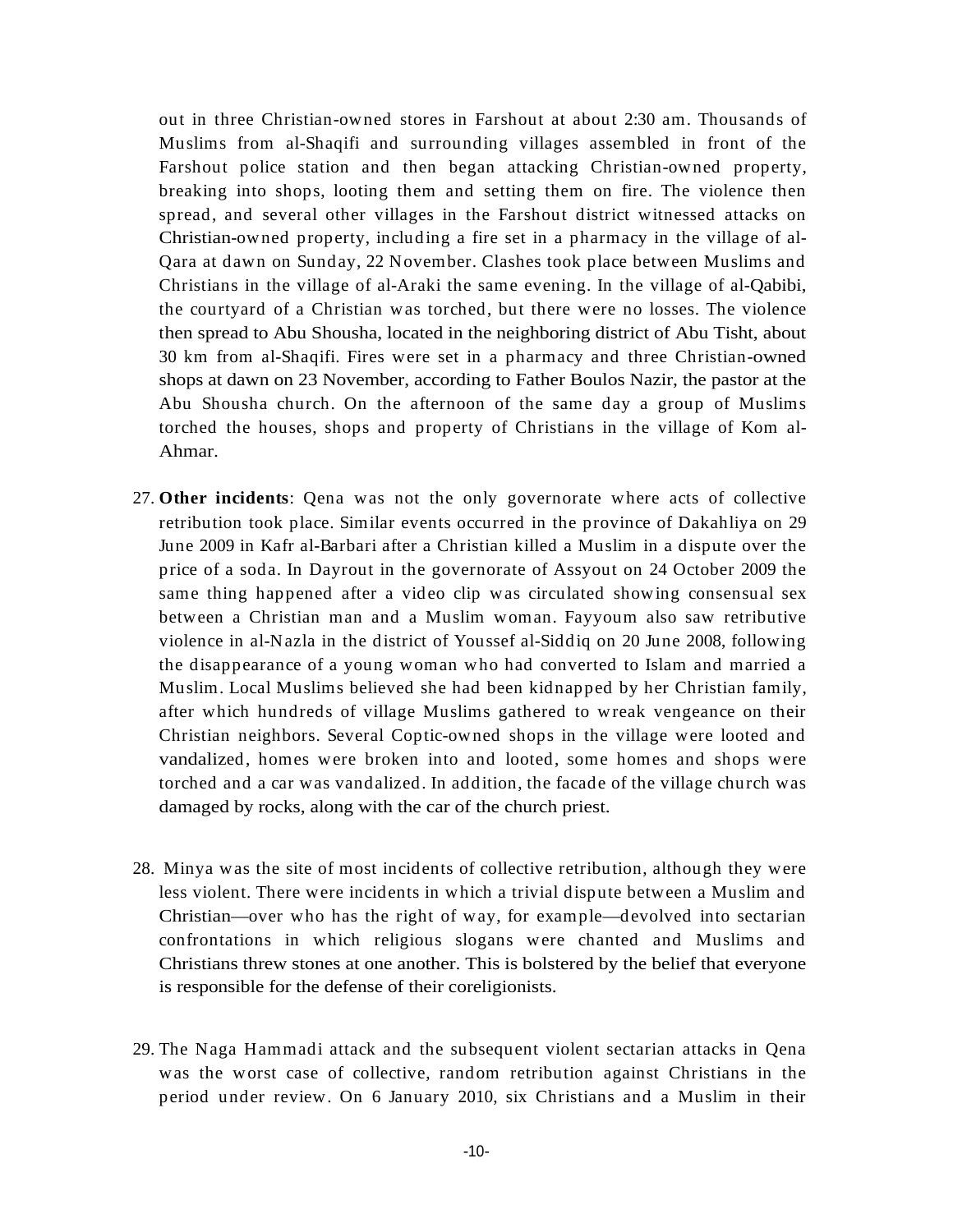company were killed and nine Christians injured by Muslims simply because the victims belonged to the same religion as an accused rapist. Despite some doubts amongst most local copts about this, the official story, the incident is significant and cause for grave concern.

- 30. As noted above, rumors play an important role in inflaming antagonistic sentiments in many cases. In Saft al-Laban, located in the Boulaq al-Dakrour district of Giza, rumors spread that Christians had burned an area mosque after a fight between Christians and Muslims sparked by the harassment of a Christian girl on 13 May 2009. As a result of the rumor, more Muslims gathered and the two sides exchanged gunfire. Similarly, in the Dayrout incident of 24 October 2009 rumors were spread that a gang of Christians were filming Muslim girls in sexually compromised situations to offend Muslims, and a flyer was distributed calling for "revenge against Christians for their act and support for Islam." The same happened in the events of Naga Hammadi in January 2010, where several rumors spread on Friday, 8 January, markedly fanning the flames of the violence. That Friday was the funeral procession for the Muslim policeman who was killed in the attacks on 6 January, but a rumor quickly spread that itwas a funeral for a Muslim killed by Copts in revenge. Another prominent — and false — rumor was that Copts had burned down a mosque; this rumor began on Christmas Day and spread quickly. Other rumors about two Muslims shot by armed Christians were also proved false.
- 31. Disorganized, random movement may be the general impression that one has of sectarian violence, but in some cases the EIPR has observed that the violence assumes an organized form with specific targets. This was the case in al-Nazla in the district of Youssef al-Siddiq in Fayyoum on 20 June 2008. Testimonies gathered by EIPR researchers stated that the assailants moved in organized groups as they entered Christian homes and intentionally removed residents and did not harm them, targeting property instead and terrorizing them by breaking valuables and Christian icons. The statements said that the group would leave a house at the same time after hearing a call to stop, after which they would move to the next house.
- 32. Although friendships and romantic relationships between young Muslim men and woman may be taken as some indication of the flexibility of relations between adherents of the two religions, these relationships are still resisted (and sometimes violently) because many are no longer able to understand or accept them, particularly the adherents of the same faith as the female party in the relationship. When religious bigotry blends with patriarchal attitudes and tribalism, vengeance may be taken against the man's coreligionists. Sectarian clashes can take place in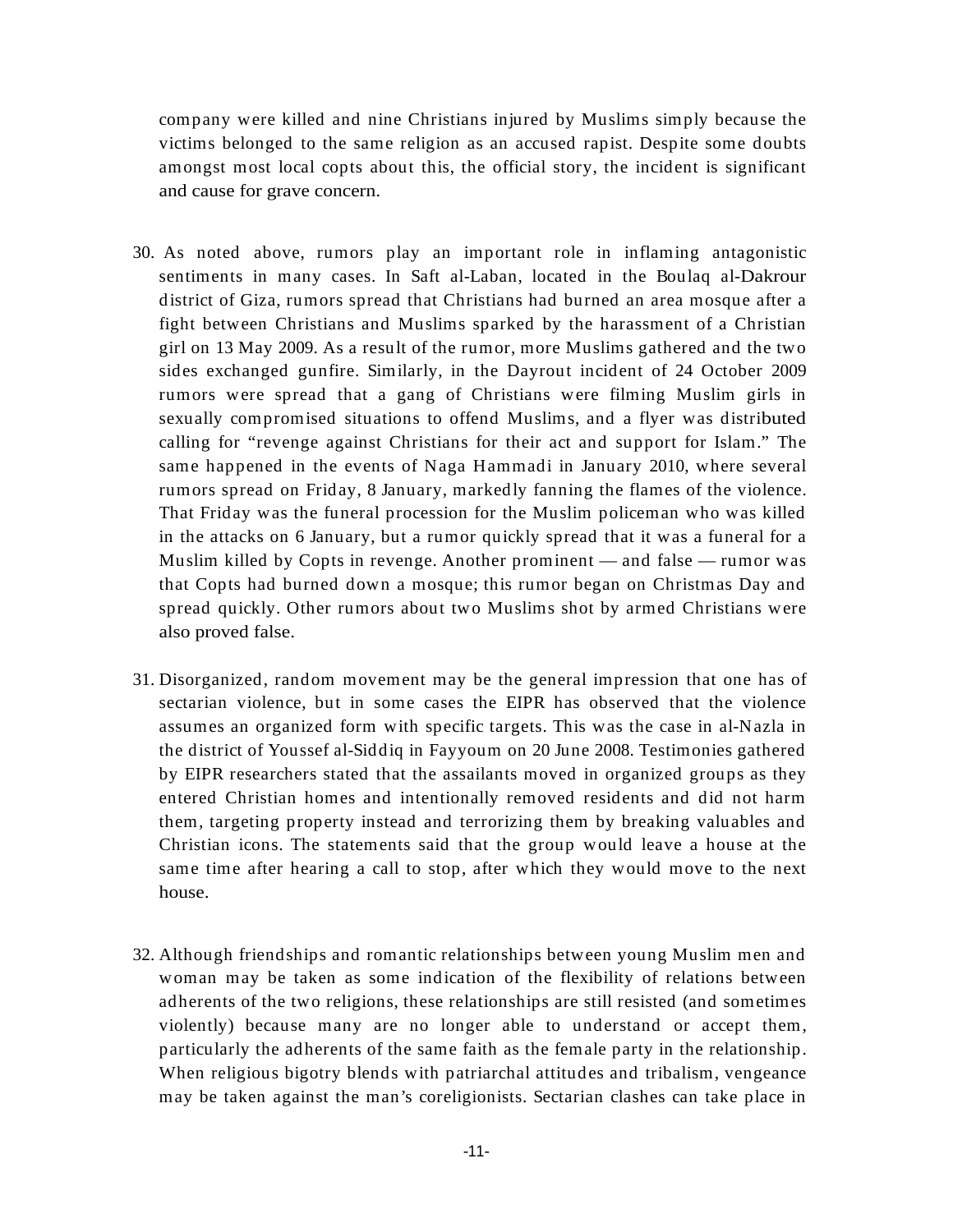these cases where participants have no links at all with the parties to the relationship except that they are adherents of a certain religion. In the period under review, several cases of sectarian clashes took place because of a friendship or romantic relationship between a Muslim man and Christian woman or vice-versa.

# **Prohibited worship**

- 33. The period under review witnessed several cases of sectarian violence connected to Christians holding a prayer service in a building or a home. In Alexandria, hundreds of Muslims in the village of al-Iraq in the district of al-Amiriya assembled outside the home of a Copt on 25 December 2008 to oppose his intention to turn a building constructed on his private land into a church that would serve the approximately 80 Coptic families in the area. The families had wanted to use the structure as a place for prayer services and religious lessons since the nearest church was 50 km away in the area of King Maryout. In Kafr Farag Girgis, located in the district of Minya al-Qamh in Sharqiya, hundreds of Muslims assembled on the evening of 10 December 2008 to protest village Copts, who number some 1,500, holding a prayer service in the new services building. Cairo was not exempt from this sort of rejection of Christian worship either: in Ain Shams hundreds of Muslims gathered outside a church services building on 23 November 2008, where a prayer service was slated to be held inside the building on the same day. Those gathered began chanting anti-Christian slogans and some threw stones at the building, breaking its windows.
- 34. Similar and more incidents took place in the governorate of Beni Soueif: in less than 24 days three cases of sectarian violence occurred related to Christians constructing buildings for prayer services. On 21 June 2009 in Izbat Bushra al- Sharqiya, located in the Fashn district, Christians in the village, which has no place for prayer service, tried to hold a service in a building owned by the Biba, al-Fashin and Somosta bishopric. They received orders from State Security Investigations officers not to pray in the building, but they insisted on their right to worship, after which clashes between Muslims and Christians erupted. Several statements indicated that security personnel were involved in inciting Muslims to demand the closure of the building. Less than two weeks later, the same thing happened in the neighboring Izbat Girgis, on 3 July 2009, when Christiansheld a prayer service in a building in the town. There the attack also took place after orders came from State Security closing the building. Indeed, **one policeman was involved in the assaults on local Christians**. In a different district of the same governorate — the Biba district, in the village of al-Fuqa'i — immediately after the Friday prayer on 17 July 2009, some 2,000 village Muslimsattacked a building owned by the Christian Love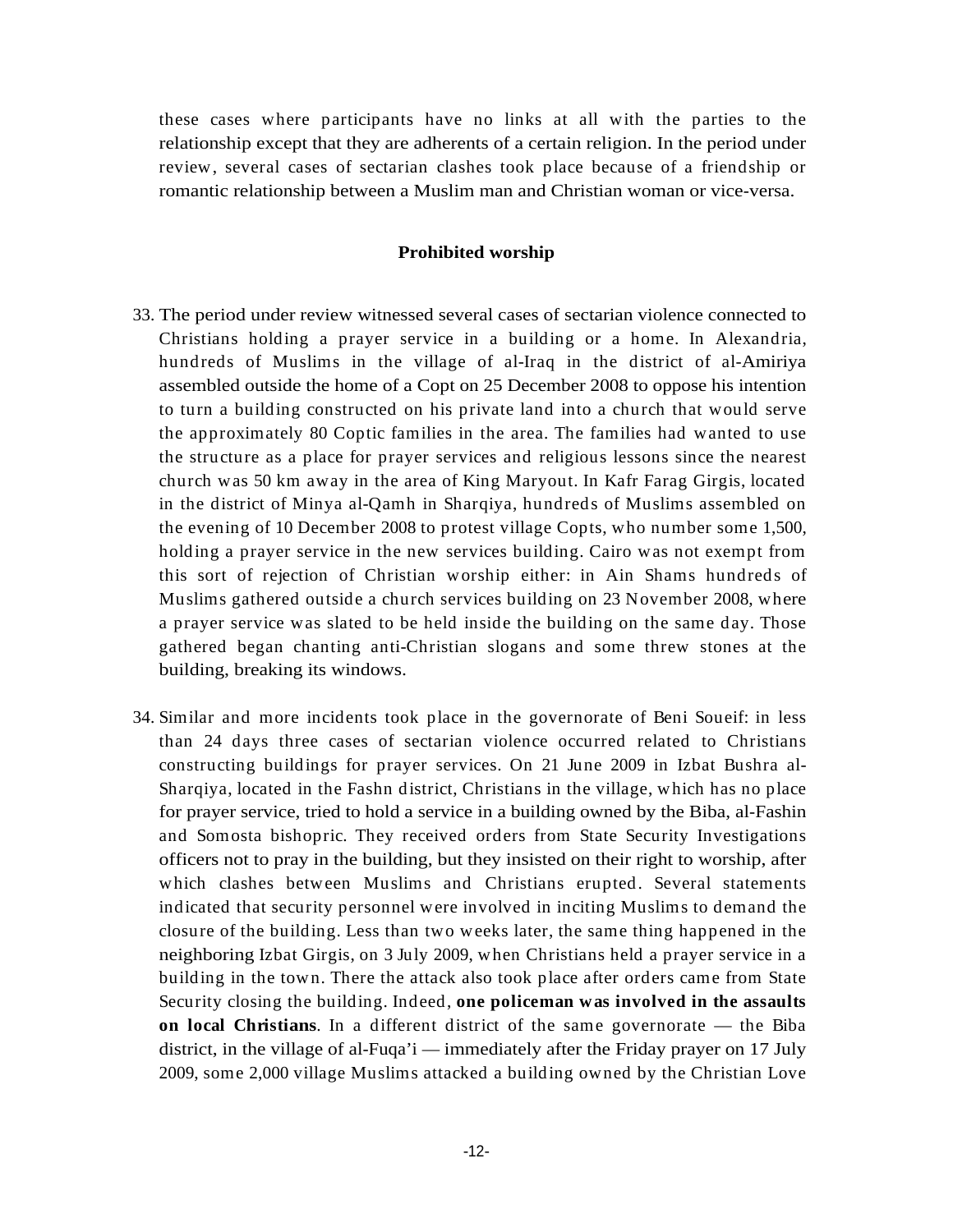Christians intended to turn the association building into a church.

- Association along with the homes of several Christians, following rumors that<br>
Minya, the size of the largest percentage of sectarina violence, witnessed similar<br>
Minya, the size of the largest percentage of sectarina vio 35. Minya, the site of the largest percentage of sectarian violence, witnessed similar attacks. On 24 July 2009, in the village of al-Howaissla, located in the district of Minya, some 2,000 village Muslims attacked and torched a building owned by the Independent Baptist Assembly.They also set fire to three Christian-owned homes and a livestock pen and chanted anti-Christian slogans. The attacks took place after Muslims discovered that the assembly intended to turn the building into a church when it affixed two plaster crosses on the building facade. In Nazlat al-Badraman, located in the Deir Mawas district of Minya, there were sectarian clashes between Muslims and Christians on 27 October 2009 following Muslim protests against the renovation of the bell tower of the local Mar Girgis Church. The church windows were broken and some homes and property of Christians in the village were damaged, among them five cars, a cement warehouse and a sawmill. The contents of a private car were also stolen.
- 36. One of the oddest things observed by the EIPR was the Public Prosecutor's questioning of a citizen on charges of hosting a group prayer in his home "without a permit" — a charge that the EIPR found had no legal basis. On 2 April 2009, a citizen was arrested because he had hosted a benediction service in his home, attended by his relatives. He was taken before the Samalout prosecutor in Minya for questioning on charges of "engaging in religious rites at home without a permit."
- 37. The period under review also saw several cases in which security authorities intervened to prevent Christians from building houses or properties. Security forces also forced them to sign an affidavit that the building would not be used for worship services and pledge that they would not sell it to the church. In the village of al-Reida, located in the Minya district, a Christian lumber merchant was prohibited from completing construction on a lumber warehouse on 28 July 2009 because State Security Investigations officers suspected that he was building a church. On 15 August 2009, a priest in Izbat Dawoud, located in the Samalout district of Minya, sent a complaint to the President and several human rights organizations against State Security Investigations officers and the governor of Minya. He asked that Christians in the village  $-800$  in all  $-$  be allowed to turn a building into a reception hall to host weddings and funerals instead of holding such ceremonies in the street.
- 38. On 31 August 2009, security prevented a citizen from building a wall around a piece of land he owns in the village of Beni Hilal, located in al-Qusiya in Assyout,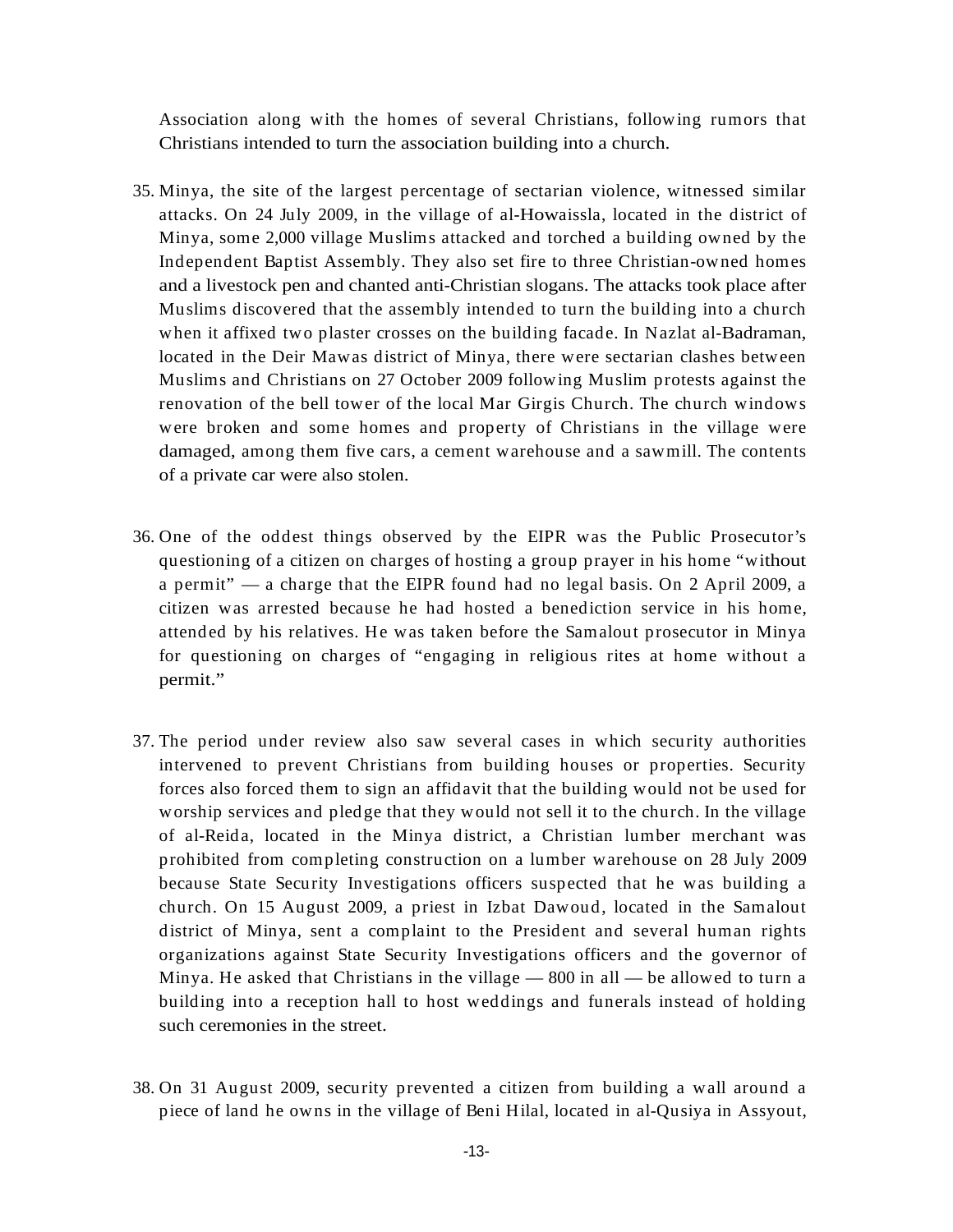because State Security Investigations officers suspected that he was building a church. On 16 September 2009, a house under construction was demolished in the village of al-Qiyat, located in the city of al-Adwa in Minya, because officers at the al-Adwa police station suspected that the owner of the house was converting it into a church. This was after he had signed an affidavit saying that he would not build a church or sell the building to the bishopric.

- 39. On 1 April 2009, security agencies prevented Copts of Izbat Wassef Ghali Pasha, located in the al-Ayyat district of October governorate, from praying over the body of a Christian woman in a building owned by the Giza bishopric, fearing it would be converted into a church. In April of 2009 as well, police with the Samalout station in the Minya governorate shut down a house of worship operated by the evangelical community in the village of Sabaa; Christians in the village had been praying in the building since December 2008.
- 40. Despite Presidential Decree 391/2005, which allows church renovations to proceed upon notification of the authorities, with no need for prior approval, the security agencies have suspended renovations to churches that have indeed received renovation permits. On 13 July 2008, State Security Investigations officers ordered a suspension of renovations on the Archangel Michael Church in Huw, located in the Naga Hammadi district of Qena. On 17 August 2008, three women were struck by a police representative after they tried to take some sand into the church of the village of Deshasha, located in the Somosta district of Beni Soueif, to repair a floor that had cracked because water had pooled underneath it. In January 2008, security officers in the governorate of Beni Soueif suspended renovations to the Mar Mina Church in Wish al-Bab, located in the Ahnasiya district. The attachment of a wooden cross at the entrance to the Church of the Virgin in Assyout even required the intervention of the assistant minister of interior for the governorate, who asked that the cross be removed because it "provokes Muslims." The cross was not removed, but the church agreed not to use electric lights to illuminate it.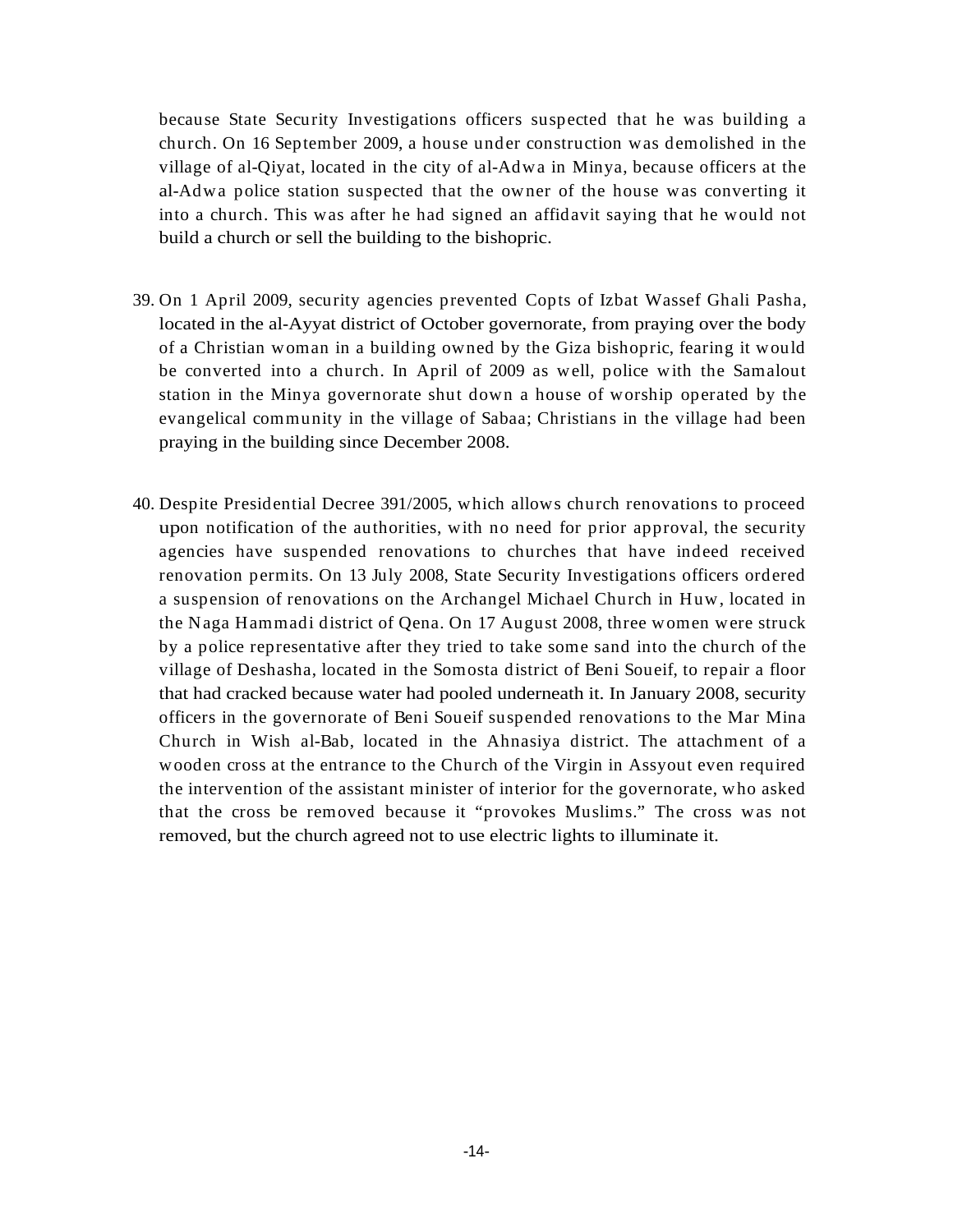**Houses of worship targeted**<br>an violence passes without a church being pelied with<br>an violence passes without a church being pelied with<br>in theory, accompanical by hostils religious sloggans. But<br>althit that specifically t 41. Nearly no case of sectarian violence passes without a church being pelted with stones or an attempt to burn it down, accompanied by hostile religious slogans. But there is another type of attack that specifically targets churches, seen, for example, in the Zeitoun area of Cairo when a bomb went off on the evening of10 May 2009 in front of the Zeitoun Coptic bishopric. Another example of this was the burning of the Abaskheroun al-Qallini Church in Izbat Basilius, located in the Bani Mazar district of Minya on 11 July 2009, in which local Christians and Muslims accused one another of committing the crime. A fire, seemingly set intentionally, also broke out in the St. Mark's Church in the district of Sanouras in Fayyoum on 1 December 2009. Two crosses at the top of the Martyr Abu Fam al-Gindi Church, located in the Tama district of Sohag, were broken on 10 October 2009 by unknown assailants, and an ancient church run by the Greek Orthodox confession in Rosetta in the Al- Beheira governorate was demolished by some 40 people led by a judge and his two sons (who are chief prosecutors) on 19 September 2008. The Deir Abu Fana monastery, run by Orthodox Copts and located in the Mallawi district of Minya, came under attack on 9 January 2008 by some 20 armed assailants and left eight monks' cells damaged. On 31 May 2008, monks in the same monastery suffered another armed attacked by nearly 60 Bedouins living in the village of Qasr Hour, adjacent to the monastery. The attack was occasioned by a years-long land dispute between the monks at the ancient monastery, who are reclaiming the land around the monastery, and the Muslim Bedouins in the adjacent village, who consider the land theirs by virtue of squatters' rights; the land is state-owned. Although the conflict did not start for religious reasons, the violence directed at the monastery's monks revealed dangerous and unprecedented sectarian aspects, from vandalizing the monks' church and destroying the bibles found inside it, to kidnapping the monks and torturing them and insulting their religious beliefs though forcing them to spit on the crucifix and repeat the *shahaada* indicating their conversion to Islam.

### **Murder on the basis of religious identity**

42. Murder is another form of sectarian violence in which the victims are chosen because of their religious identity. In one case that took place on 17 September 2009 in the district of Bagour in the Monufiya governorate, one Christian was killed and three others gravely injured by an assailant who repeated "You infidels, you Nazarenes," and "I'm going to kill them all." The investigation in the case is still pending and the defendant is currently before review at theAbbasiya Mental Hospital to assess his mental capacity. In Naga Hammadi, three Muslims plotted to kill as many Christians as possible; they killed six Christians and one Muslim in their company and injured nine other Christians on 6 January 2010. According to investigations by the Public Prosecutor, the reason for the murder was that the victims belonged to the religion of a man who had been accused of raping a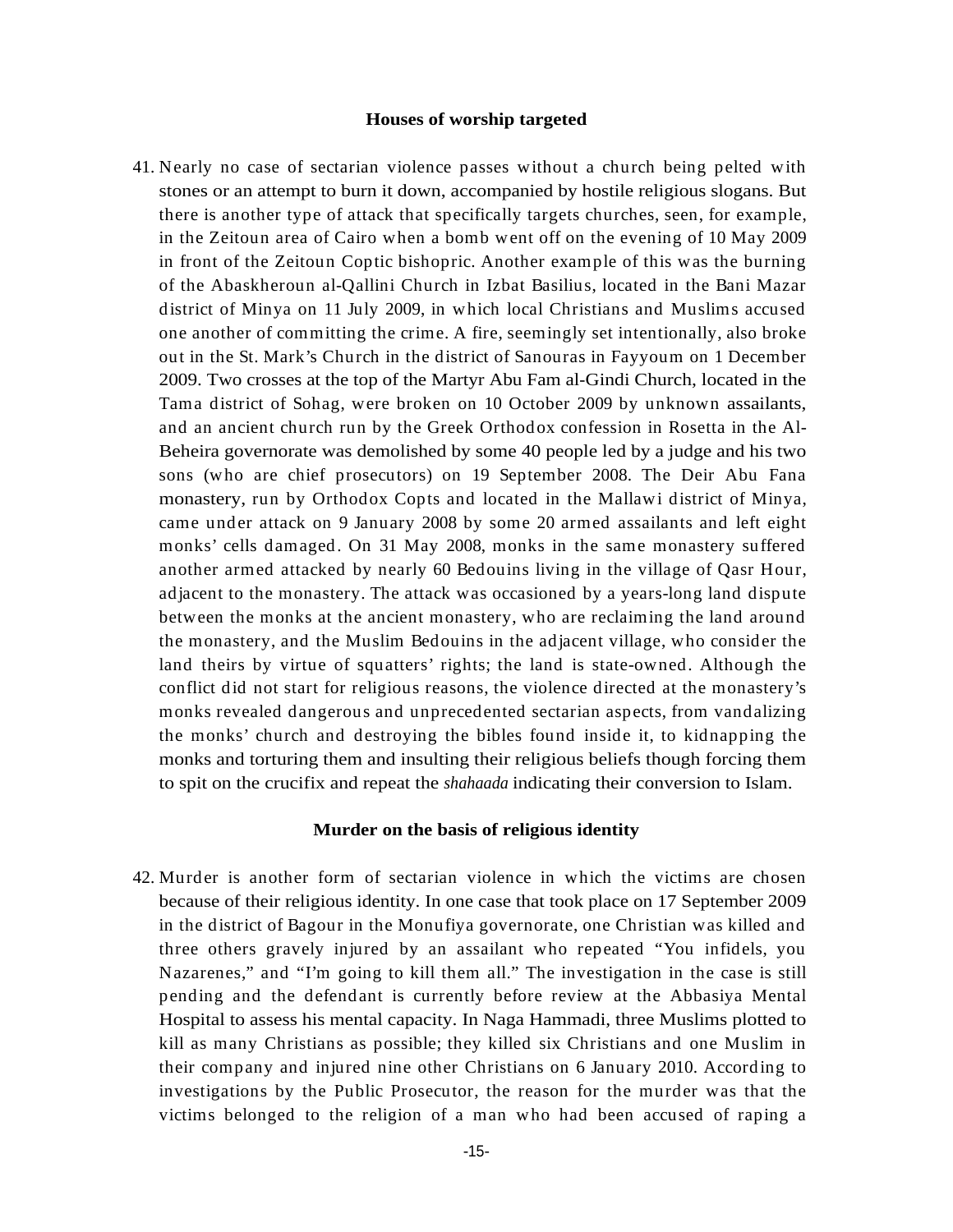whose sister had converted to Islam and married a Muslim, shot and killed his sister's husband with an automatic weapon and injured his sister and niece with the aid of his uncle.

Muslim girl child. In the Amiring district of Cairo on 6 October 2008 a Christian girl child. In the Amiring and Huler in the Muslim girl child in the holds of this uncle.<br>
We show such that an antiomatic weapon and injete 43. On 27 September 2009, hundreds of Christians from the village of Dalga, located in the Deir Mawas district of Minya, demonstrated to protest the death of two local Christians and the injury of three more in a fightwith Muslims.Although there was no strong evidence that the victims were killed for religious reasons, the number of deaths in a short period (August and September 2009) made Christians feel that they were being targeted. Demonstrators even carried signs saying, "Who's next?" The village of Dafash also saw a demonstration by hundreds of Copts on 5 June 2008 in front of a church after a Coptic youth in the village was killed the same day. A local Muslim had stabbed the young man in a field in revenge for allegedly spying on the home of his brother and sister-in-law. On 5 October 2008, a Minya criminal court sentenced the killer to one year in prison with a suspended sentence. Another Christian was killed during sectarian clashes in the village of al-Tayyiba, located in the Samalout district of Minya, in October 2008; the court acquitted the defendant of the murder on 4 May 2009.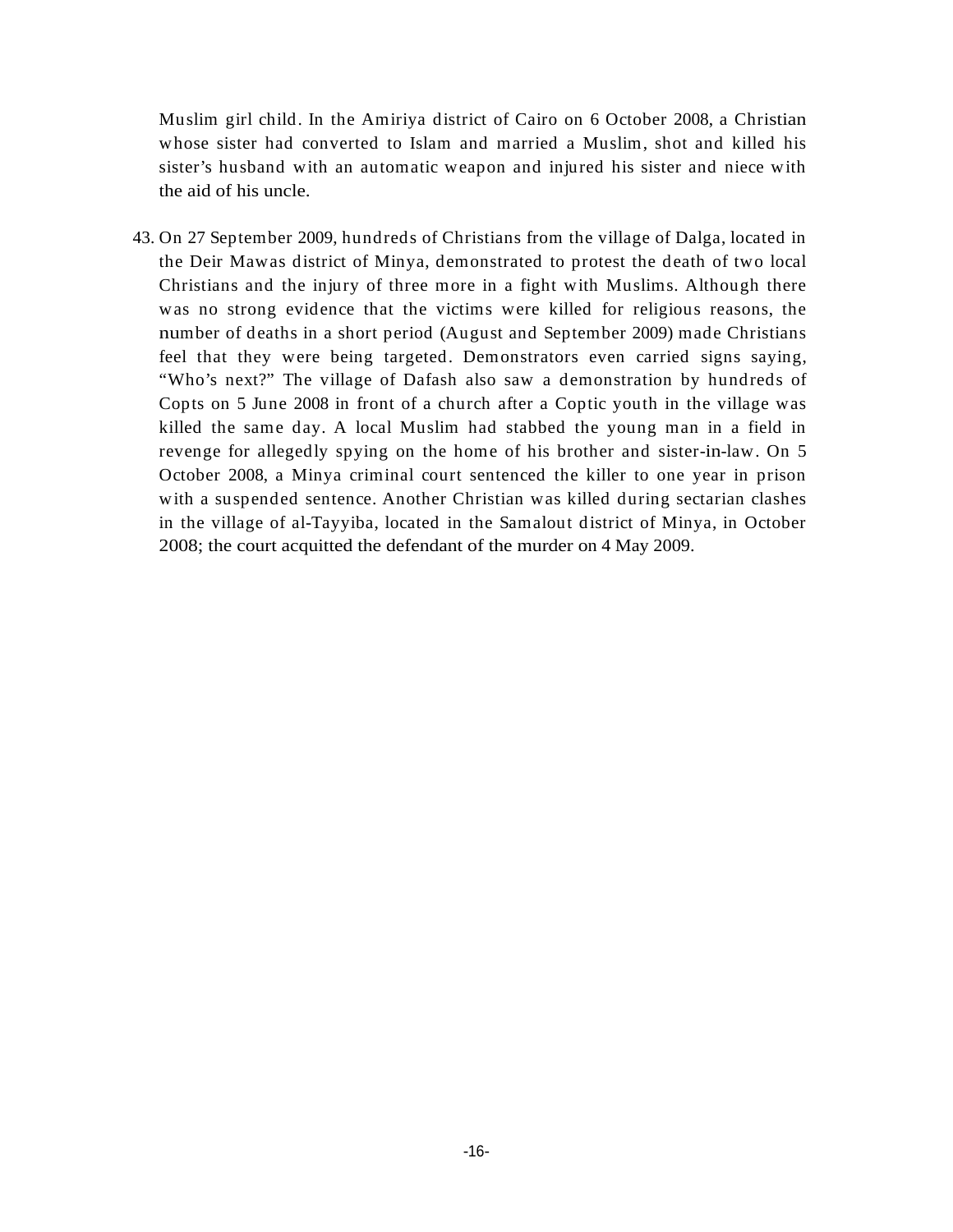- 44. It is clear that at this point the state does not have a plan for confronting the growing sectarian violence in the country or addressing sectarian tensions, primarily because, until recently, the state strenuously denied the very existence of violence or tension. Nothing is more indicative of this than statements made by the Governor of Minya to *al-Watani al-Youm*, the mouthpiece of the ruling National Democratic Party, on 24 November 2009. Speaking to the paper, he denied any instances of sectarian violence in his governorate, which is, in fact, the site of the largest percentage of cases in Egypt, as noted above.
- 45. In the period under review, the state viewed sectarian violence as purely an issue of security. As such, it wholly failed to deal with the problem, viewing it as a series of isolated events in the absence of any comprehensive understanding of its causes, manifestations or solutions. It falls to the Ministry of Interior, specifically the State Security Investigations, to deal with each incident, and we can briefly describe the ministry's interventions as **inadequate, violent, shortsighted and, in most cases, illegal**. Its actions are always intended to impose calm by force: it is either reconciliation and quiet or arrest and at times the collective punishment of the victims themselves.
- **How does the state address sectarian violence?**<br>
this point the state does not have a plan for confronting the growing<br>
tin the state does not have a plan for confronting the growing<br>
is in the country or addressing secta 46. In a very few cases, non-security, executive officials, such as governors, have intervened to address incidents of sectarian violence in their governorates, but these interventions are always weak and ineffective. As for the remainder of state ministries, they normally distance themselves from sectarian violence and tension, as if it has nothing to do with them, and leave it to security to deal with all parties involved, from the victims and perpetrators to their relatives, area notables and the church, which plays an important role, both positive and negative, following such events. Occasionally MPs or members of municipal councils intervene, but virtually always to aid the security establishment in imposing order and calm rather than apply the law to bring the perpetrators to justice.
- 47. The judiciary, particularly sitting judges, does not often hear cases of sectarian violence, and it is extremely rare for such crimes to be referred to trial. On the other hand, the Public Prosecutor's role in dealing with the violence is shameful: although Egyptian law gives that office the prerogatives of investigating judges authorized to conduct immediate, independent investigations to identify the perpetrators and bring them to justice using evidence of their crimes to protect society from lawbreakers, the Public Prosecutor's Office tends to aid the security establishment in imposing "reconciliation" procedures, even when these are against the law—for example, accepting reconciliation in felonies, which is not permitted by Egyptian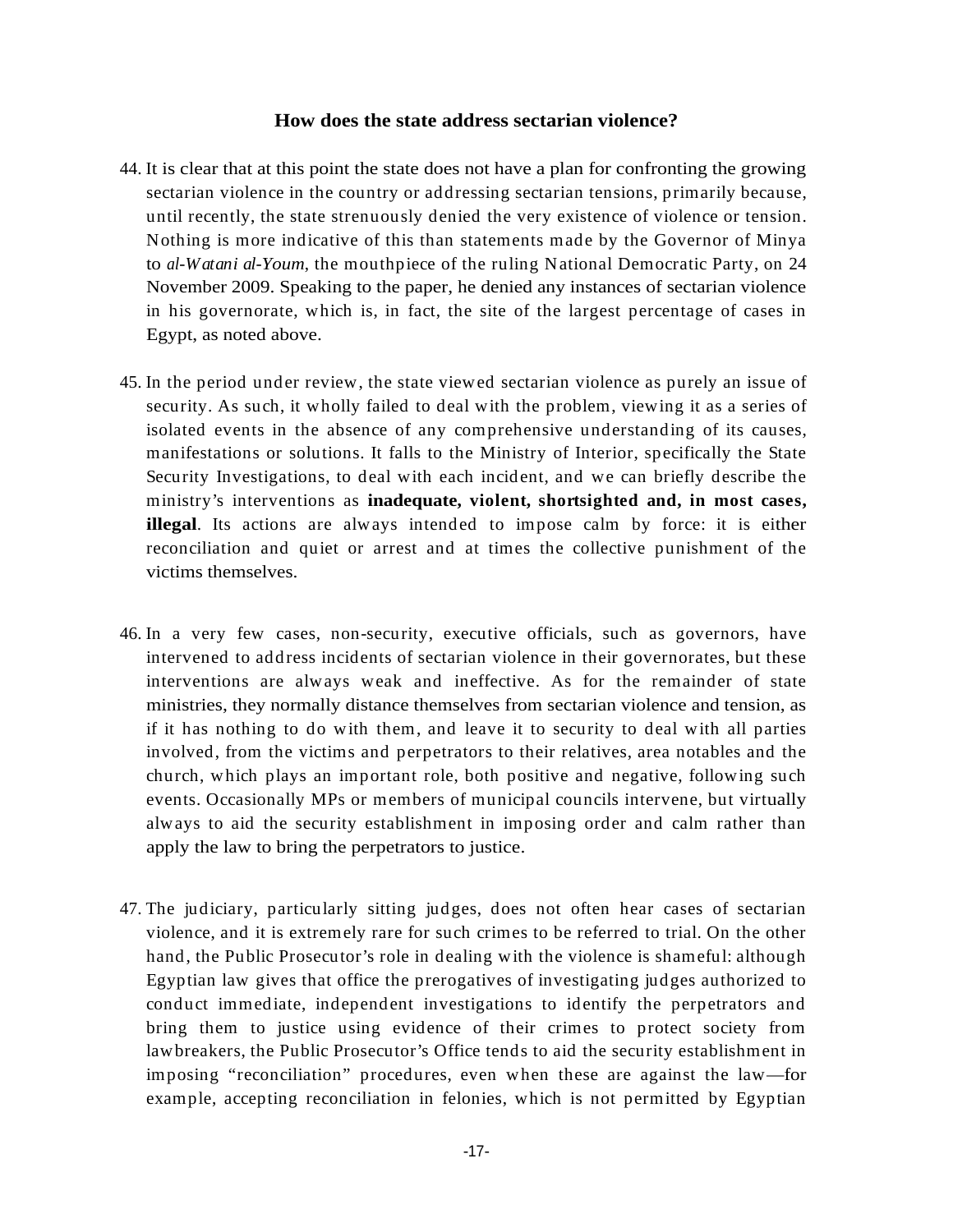law. At other times the Public Prosecutor conducts investigations for show that lack all evidence, which means that either the perpetrators are not identified or they are acquitted if they are referred to trial. As such, impunity is the norm for most crimes of sectarian violence.

# **Role of security agencies: Quiet at the expense of Justice**

- 48. **Imposing quiet** is the goal of the Ministry of Interior in all incidents of sectarian violence, and this is often done against the will of the parties involved in the clashes. In order to achieve this goal, the Interior Ministry often takes a series of routine and illegal—measures. Sectarian violence often ends in a reconciliation meeting sponsored by the Interior Ministry and brought about by the use of all means of pressure it possesses, both legitimate and illegitimate. The end objective is to restore the situation to the status quo, as if nothing has happened.
- 49. The direct intervention of the Interior Ministry—which can be rapid in some cases or take hours in others—usually involves the use of **excessive violence by police forces** to disperse crowds, even when they are peacefully assembling and even if they are assemblies organized by victims protesting assaults on them. Indeed, EIPR researchers have documented cases in which policemen themselves are involved in violence against Christians and attacks on their property. Such was the case in the events in Izbat Bushra al-Sharqiya, located in the Fashn district of Beni Soueif, on 21 June 2009. A number of testimonies collected and corroborated by EIPR researchers stated that security personnel were involved in breaking into Christian homes and smashing their property. In Saft al-Laban, in the Boulaq al-Dakrour area of Giza, on 13 May 2009, some victims said that policemen were vandalizing the property of Christians while arresting them inside their homes.
- 50. In cases of sectarian violence, the police are unable and sometimes unwilling to **intervene** to protect the homes and property of Copts, particularly in attacks that take the form of collective retribution and involve large numbers of Muslims. In some cases this may be due to the fact that the assailants outnumber security forces, making the latter fearful of engaging them and risking losses in their own ranks. A clear example of the inability or unwillingness to engage is seen in the violence that took place in Dayrout in the Assyout governorate on 24 October 2009. In that case, the violence began at 10:30 am and security forces refrained from intervening until 3 pm, leaving Muslims free for five hours to attack five churches and numerous pharmacies and shops. The same happened in Shouraniya, located in the Maragha district of Sohag, from 28 to 31 March 2009, when local Muslims attacked the homes and property of their Egyptian Baha'i neighbors.As a result of police inaction, five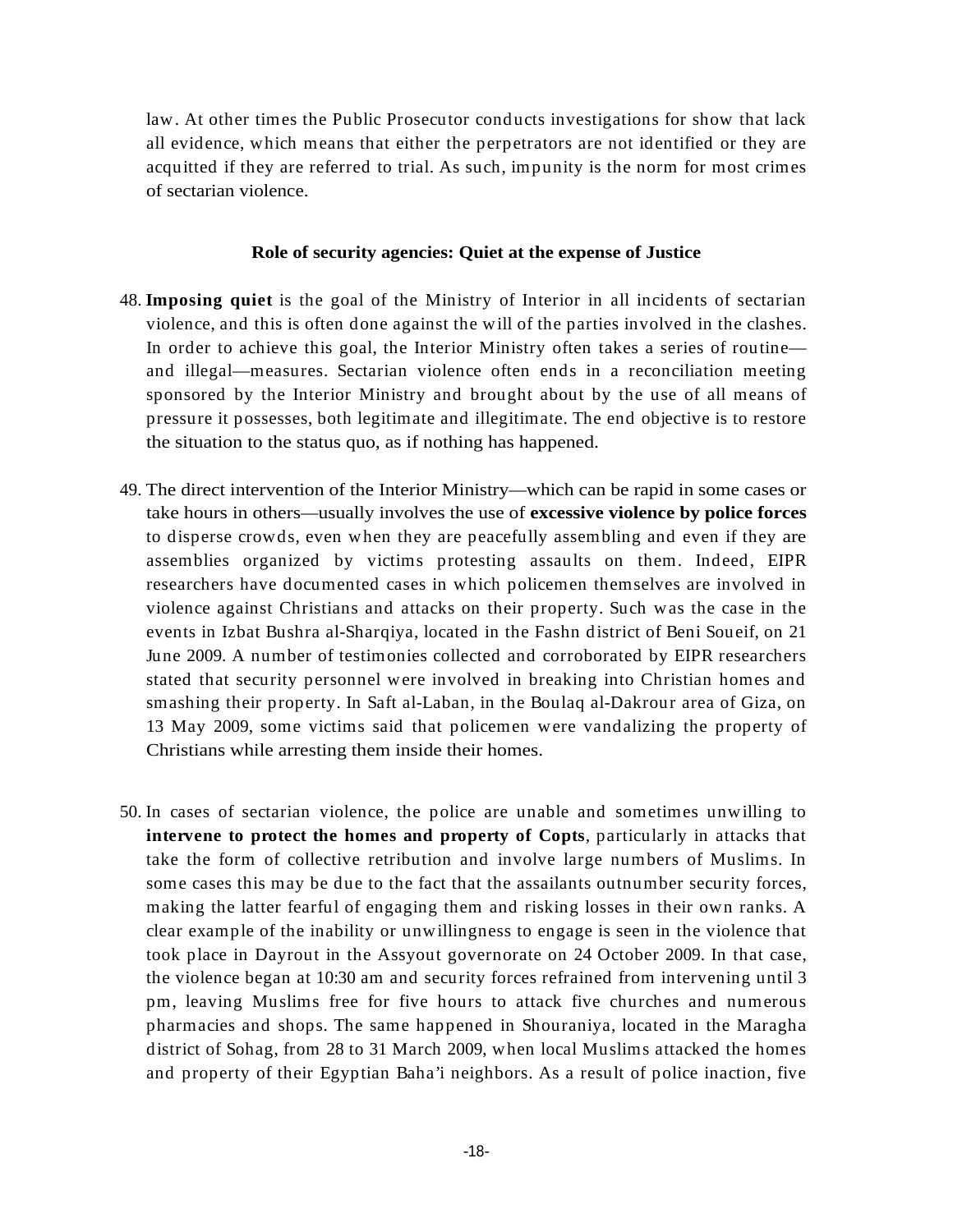several other instances of sectarian violence.

- 51. **Arbitrary arrest, unlawful detention and administrative detention** under the provisions of the State of Emergency in place since 1981 often accompany incidents of sectarian violence, and police engage in theseacts with no regard to whether their targets are victims or perpetrators of the violence. Indeed, usually the Interior Ministry takes care to arrest roughly the same number of Muslims and Christians. People are detained with the goal of imposing order and calm, which is effected by using detainees as hostages or a means to pressure their relatives into renouncing their rights and participating in customary reconciliation procedures, sponsored by the Ministry of Interior. At other times, arrests are used to punish those involved in the violence, with no regard for courts or legal considerations.
- 52. At times, arbitrary arrests are not sufficient to restore calm and so the Interior Ministry imposes a curfew in the affected area. At other times, it engages in **collective punishment** of villagers by using bodies such as the Electricity Police, Environmental Police, Supply Police or Tax Authority, which hand out tickets and levy fines to bring residents of a particular area under control. This happened in September 2008 in the Christian-majority village of Dafash, located in the Samalout district of Minya.
- Habitations are burned nearly to the ground. This has been repeated in<br>Sweet of the final context and the final context and an anticipative detection onder the<br>provisions of the State of Endergroep in phase since 1981 of t 53. **Forced displacement**, which is not legal under Egyptian law in any situation, has been used repeatedly over the last two years. In most cases, the Interior Ministry forcibly expels residents from their homes to mollify Muslims in the affected area and impose calm, and in most cases the removal is final or open-ended and based on oral directives from State Security officers. This was the case with five Baha'i families displaced from their homes in Shouraniya in the governorate of Sohag; removed on 31 March 2009, they have not been allowed to return to their homes as of the writing of this report. Father Ishaq Qastour from Izbat Bushra al-Sharqiya, located in the Fashin district of Beni Soueif, was expelled on 29 June 2009, after the violence in the village on 21 June. A Christian teacher, his wife and their three children were forcibly moved from Abu al-Matamir in the Beheira governorate to another governorate in April 2008 after rumors spread that he was encouraging his female students to convert to Christianity. In other cases, the displacement has been short term. For example, five Christians from the Sidi Salem district of Beni Soueif were expelled for three months from mid-October 2008 to early January 2009.
- 54. To restore calm to areas affected by sectarian tensions, the Interior Ministry routinely convenes **customary reconciliation meetings** as an alternative to the justice system and compensation, rather than a supplement to the criminal justice system. In most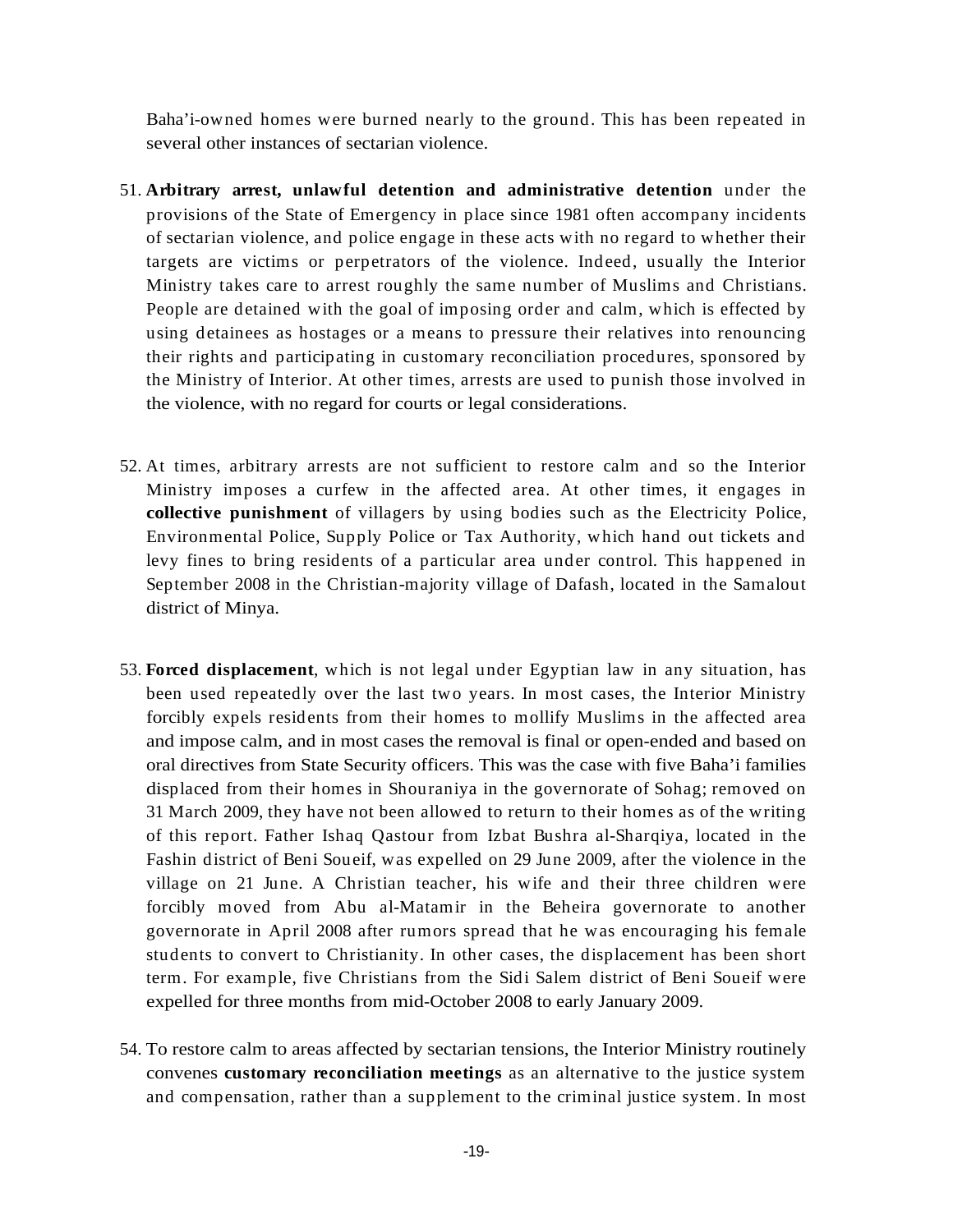cases, reconciliation involves victims withdrawing any complaints and signing an affidavit of this withdrawal before the Public Prosecutor or having it notarized at the Notary Office and submitting it to the prosecutor. During reconciliation meetings, the parties also pledge not to file lawsuits, including civil suits for compensation. While these reconciliations fail to address the causes of the violence on any level, they also assure the assailants that if they repeat their actions, they will not be required to pay compensation for damages and will face no criminal charges; at the very most, they will be forced to orally apologize. This encourages assailants to repeat their actions, with the indirect support of the Interior Ministry.

55. In very rare cases, reconciliation meetings end with an agreement to compensate the victims. EIPR researchers have documented this in only 2 of the53 instances of sectarian violence in the period under review: for Copts who sustained damages in the attacks in al-Nazla in Fayyoum in 2008 (compensation costs were shared by the church and the governorate) and for Copts who sustained damages in the Farshout attacks in Qena in 2009 (costs were shared by the Ministry for Administrative Development and the Pharmacists Syndicate in the governorate).

### **No punishment for sectarian violence**

- 56. It is an established pattern that the judiciary does not hear cases involving sectarian violence. Initially the security apparatus attempts to prevent the incident from reaching the Public Prosecutor's Office for investigation, bargaining with and pressuring the parties involved to seek reconciliation at the police station. If the incident is so grave that it cannot be concealed, the security services allow it to be brought before a prosecutor, who opens an investigation at the same time that security redoubles its efforts to pressure the assailants, victims and their families to end the investigation and reconcile. For example, following the attacks on the Abu Fana Monastery, located in Mallawi in the Minya governorate, on 31 May 2008, police arrested two Muslims and two Christians. They remained under administrative detention for more than a year, until reconciliation and until witnesses and the victims changed their statements to the Public Prosecutor in July 2009; after the reconciliation the four 'hostages' were released in mid-August 2009.
- 57. Investigations by the prosecutor's office are often marred by grave legal irregularities—for example, accepting reconciliation in felony cases, which is illegal. This includes in cases in which Christian homes or industrial or commercial facilities are torched; these are felonies for which the law does not allow the victim to renounce his claim. Similarly, although the Egyptian Penal Code grants special protection to houses of worship from vandalism or destruction—Article 160 sets a specific punishment for this crime, which cannot be the subject of reconciliation—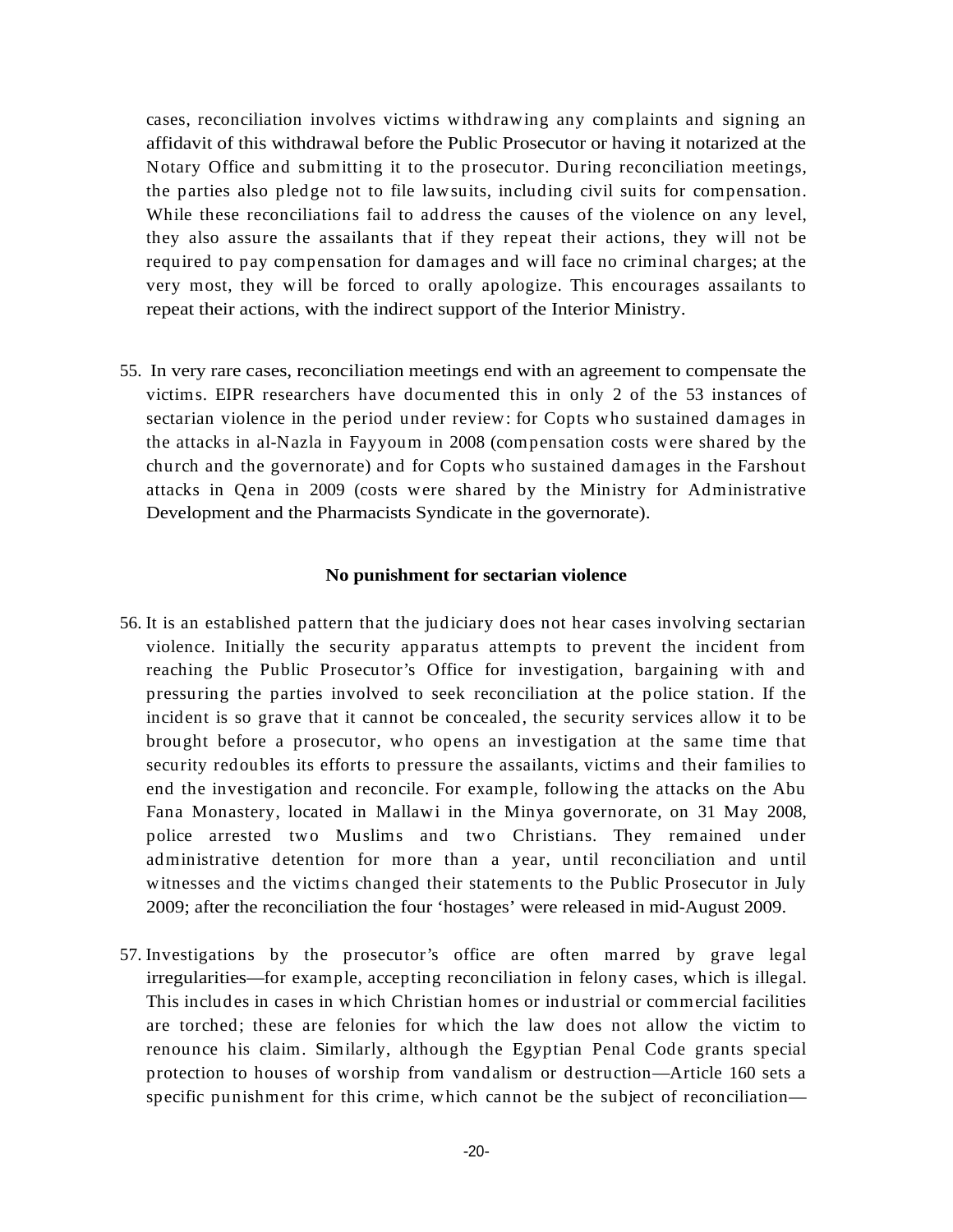this article is not applied to those who vandalizea church. Many of the violent sectarian crimes in Egypt over the last two years have targeted churches, inflicted damage on them and have at times involved attempts to torch them. Nevertheless, the EIPR documented no prosecution of any person on this charge. On 20 June 2008, hundreds of Muslims in the village of al-Nazla, located in the Youssef al-Siddiq district of Fayyoum, attacked the homes and property of village Copts, as well as damaging the facade of the village church with stones and vandalizing the car of the church priest; the security apparatus convened areconciliation meeting between the two parties on 1 July 2008 and no case was referred to court. The same thing occurred in the assault on the Abu Fana Monastery and its church, noted above.

- 58. In many crimes of sectarian violence, investigators with the Public Prosecutor fail to identify the perpetrators, a failure attributable to either their poor capacities as investigators or their unwillingness to find the perpetrators. As of the release of this report, the Public Prosecutor's Office has failed to identify any of those involved in the large-scale attacks on Christians in the districts of Farshout and Abu Tisht in Qena, which began on 19 November and lasted until 23 November, and during which numerous people attacked Christian-owned shops, pharmacies, cars, homes and fields. The same is true of the violence in Shouraniya, located in the Maragha district of Sohag, on 31 March 2009: more than a year later, investigators have failed to identify those responsible for torching the homes and property of Baha'is and bring them to justice.
- 59. Of the crimes of sectarian violence documented by the EIPR over the last two years in Minya, exactly zero have been referred to trial. Virtually the same situation obtains in all other governorates that were the scene of violence. In the very few cases that are brought before the courts, investigators have not done sufficient work to identify the perpetrators; in addition, proper legal procedures are not followed and insufficient evidence is presented to the court. The result is acquittal. In the case of the large-scale sectarian attacks in Dayrout in Assyout on 24 October, which targeted three churches, the Coptic diocese building and Christian property including pharmacies, shops, cars and homes, a court headed by Judge Khaled Mustafa handed down an acquittal for all defendants on 13 December 2009.
- 60. The repeated closure of cases involving sectarian violence, the choice of reconciliation over prosecution (even in cases where this is illegal) and the acquittals issued for all such crimes have made impunity the rule in these crimes. As a result, sectarian violence and the ensuing losses had increased by late 2009 and early 2010. In short, assailants feel a sense of victory twice: once when they are able to carry out their criminal assaults against a weaker party and again when the state stands beside them and protects them from any punishment for their actions. By the same token,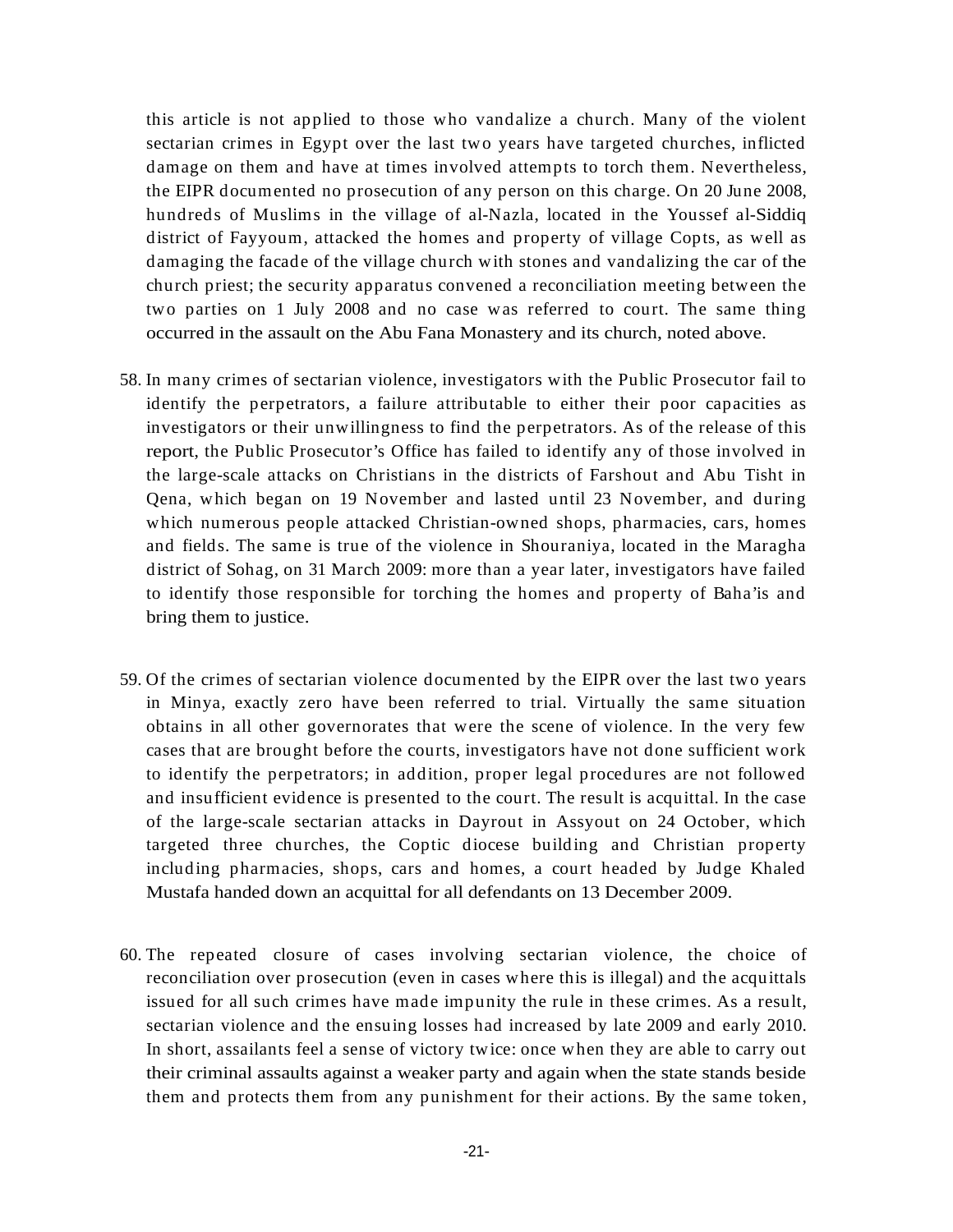this impunity leaves victims feeling like strangers and second-class citizens in their own country. First they areattacked simply because they are Christians and then the state does not bring them justice; it does not even stand by as a neutral party, but chooses to stand with the assailants against them.

# **Where does the solution begin?**

# *The first step: acknowledging the problem*

- 61. On the Prophet's birthday on 28 February 2010, the President gave his annual speech to mark the occasion, but in this speech he said that the state "will bear its responsibility to apply those provisions of the Constitution related to citizenship and the equal rights and duties of citizens, without discrimination." He called on civil society, religious scholars and clerics and intellectuals to do their part to strengthen these concepts and disseminate the values, principles, culture and practice of citizenship. The speech discussed the "urgent need" for efforts by clerics, educational and cultural institutions, publishing houses and the media "to confront **the dangers of division, extremism and sectarian incitement**," saying, "We in Egypt are fully aware of these dangers."
- 62. A few days after events in Naga Hammadi in January 2010, the President gave a speech to mark Science Day. In the speech he noted, "Thinking people, preachers, intellectuals and media workers all bear a great responsibility to contain **strife, ignorance and blind bigotry, and confront the repulsive sectarian tendencies that threaten the unity of our society and the cohesion of our people**."
- 63. From the two address it is apparent that state officials—indeed, the head of state have finally begun to recognize the dangers of sectarian tension and admit that we have a problem. This is the first step towards a solution, but this change in discourse will have little impact if it is not translated into a clear agenda to solve the problem and address its root causes and manifestations. Thereis no way to do this but by respect for human rights and basic liberties and guaranteeing these to all citizens without discrimination.

### *Before we begin: towards a comprehensive approach to address sectarianism*

64. The EIPR reiterates that any attempts to resolve the growing problem of sectarian violence in Egypt must proceed from a realization of several linked, equally important facts: 1) addressing sectarian violence must take place within a larger framework that addresses other violations of the right to freedom of religion and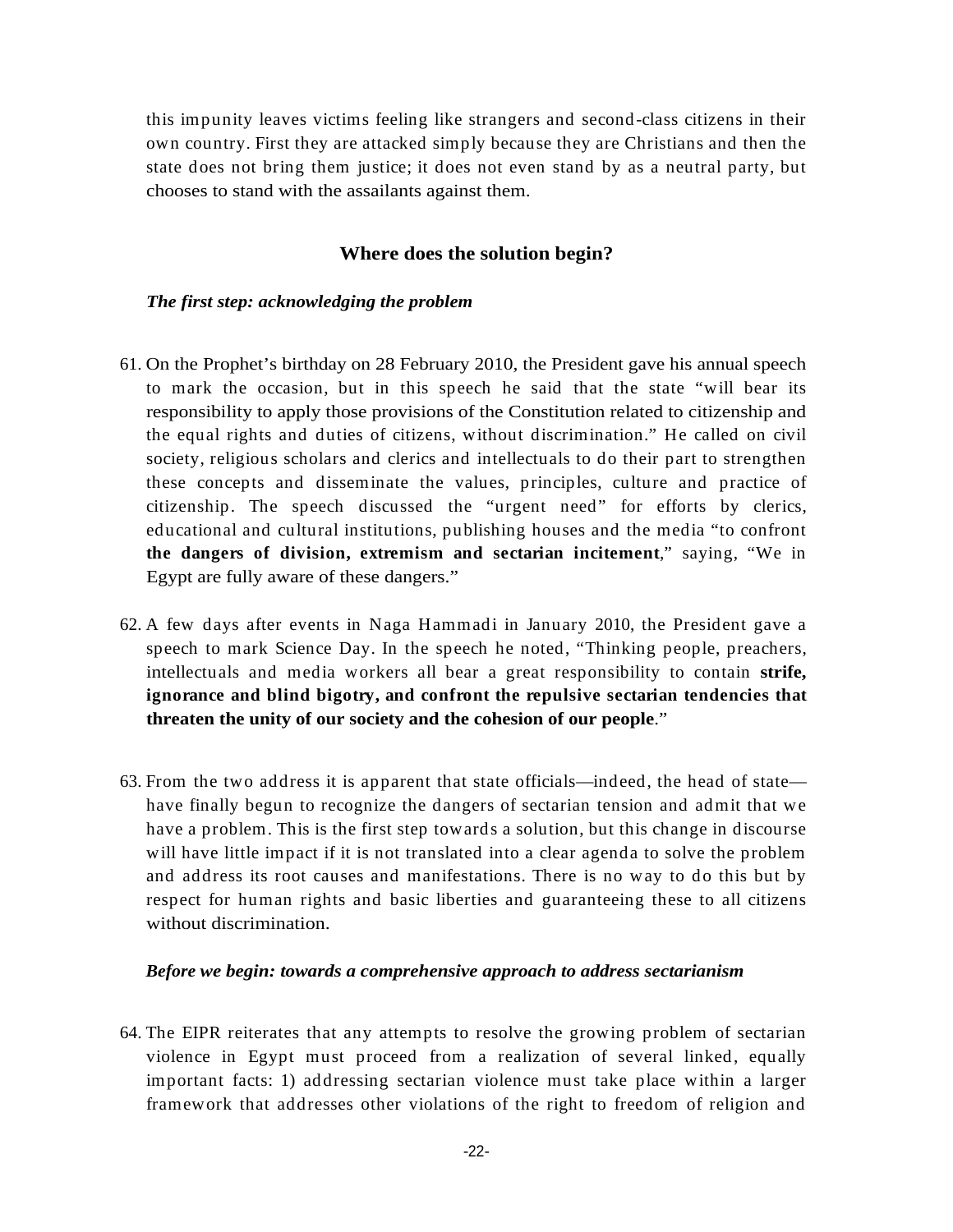belief in Egypt; 2) addressing religious freedom cannot succeed if it is not part of a new policy of respect for the human rights and constitutional liberties of all Egyptian citizens and residents within a democratic framework that respects the rule oflaw, believes in the role of civil society and addresses all aspects of economic, social and political injustice directed against any Egyptian without exception; and 3) the Constitution and international conventions ratified by Egypt contain the normative and legal framework needed to move towards a solution. The only thing missing is a full recognition of the gravity of the problem and the speedy move towards methods to deal with it.

- 65. The EIPR also realizes that any attempt to reach a solution must begin with an exhaustive examination of sectarianism, in theory and in Egypt, to understand the historical and substantive roots of sectarian tension, and its violent and less violent manifestations. There must be access to much information, which requires greater transparency and openness from state institutions.
- 66. Although the state bears the primary responsibility for confronting and effectively responding to sectarian violence, other social organs also bear a measure of responsibility to actively confront the danger of escalating sectarian tension. Both parties bear the consequences of the four-decade failure to deal with the danger and try to eliminate it. The responsibility of non-state bodies is shared by civil society, the media, Muslim and Christian clerics and local social leaders.
- 67. Restricting or refusing the involvement of civil society is a grave mistake whose price we will all pay. The state with all its institutions has not and will not be capable of dealing with various social problems on its own, including sectarianism and sectarian tension and violence. The state must realize that it is time to give space to civil society groups to help solve social problems, and it must respond to their legitimate demands, first and foremost the right to freedom of association.
- 68. Observing all human rights, enabling all individuals without discrimination to exercise these rights, respecting the Constitution and the law, enabling individuals to access justice and seek fair remedies, involving people in managing their own communities society, enabling an active, effective civil society, combating poverty with a commitment to social justice—all of these measures will undoubtedly help alleviate sectarian tension and its manifestations.
- 69. Where poverty is concentrated, rates of sectarian violence are higher. This might be the logical result of the link between the findings of the 2008 Human Development Report for Egypt and the reality of sectarian violence on the ground. The map of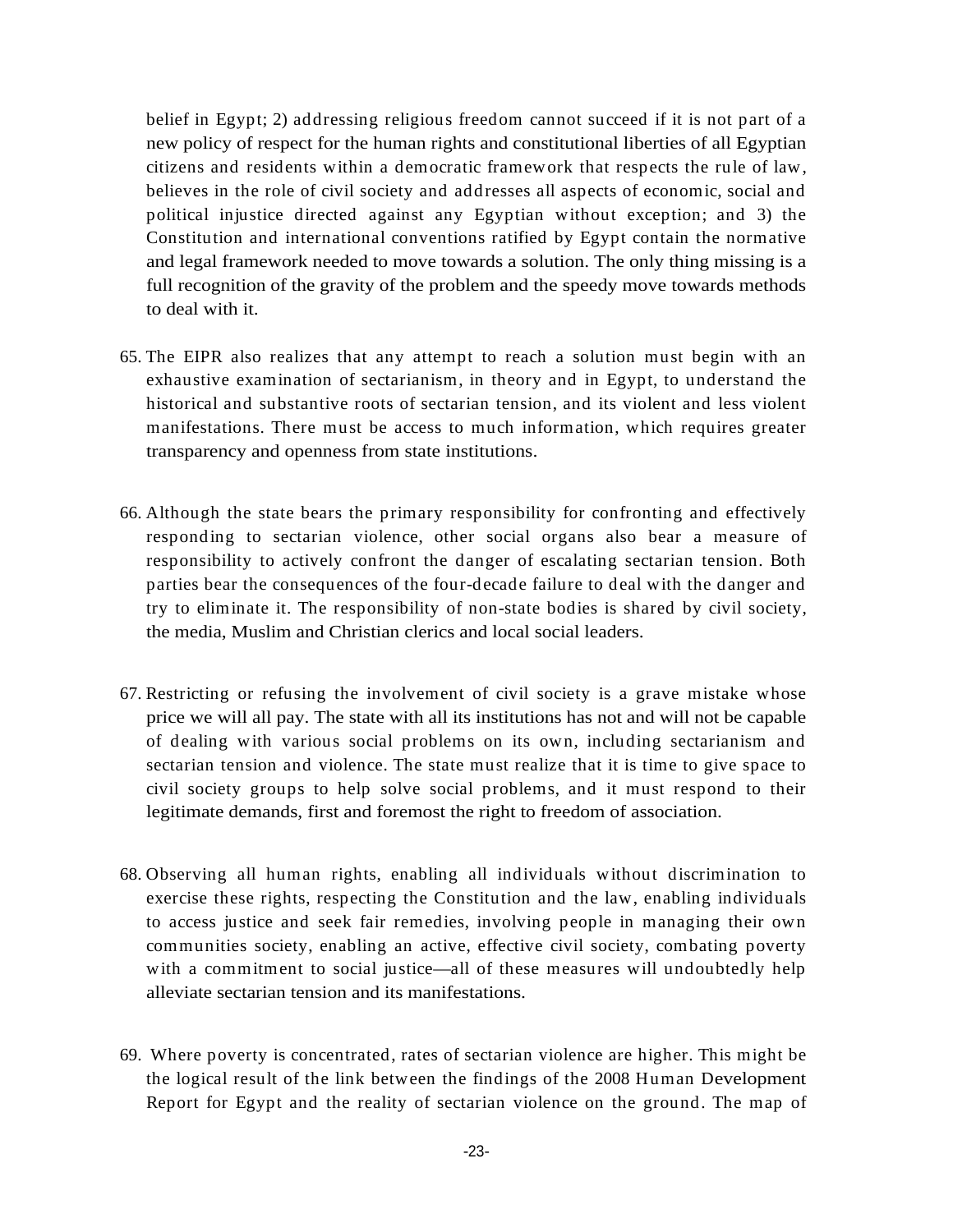poverty contained in the Human Development Report indicates that poverty is concentrated in villages and especially the villages of Upper Egypt. In our documentation, the EIPR found a close correlation between sites of poverty and the locations of sectarian violence. Most incidents of sectarian violence and the largest scale incidents take place in villages and hamlets in Upper Egypt, followed by smaller cities and then the provincial capital and major cities.

70. Most of the testimonies obtained by the EIPR indicate that young men carry out most acts of sectarian violence. A no less serious problem is the isolation of a large segment of young Christian men, who are not integrated in society whether through schools, universities, clubs or civic associations. These are two sides of the same coin, and they require that youth be at the heart of any attempt to address sectarian violence.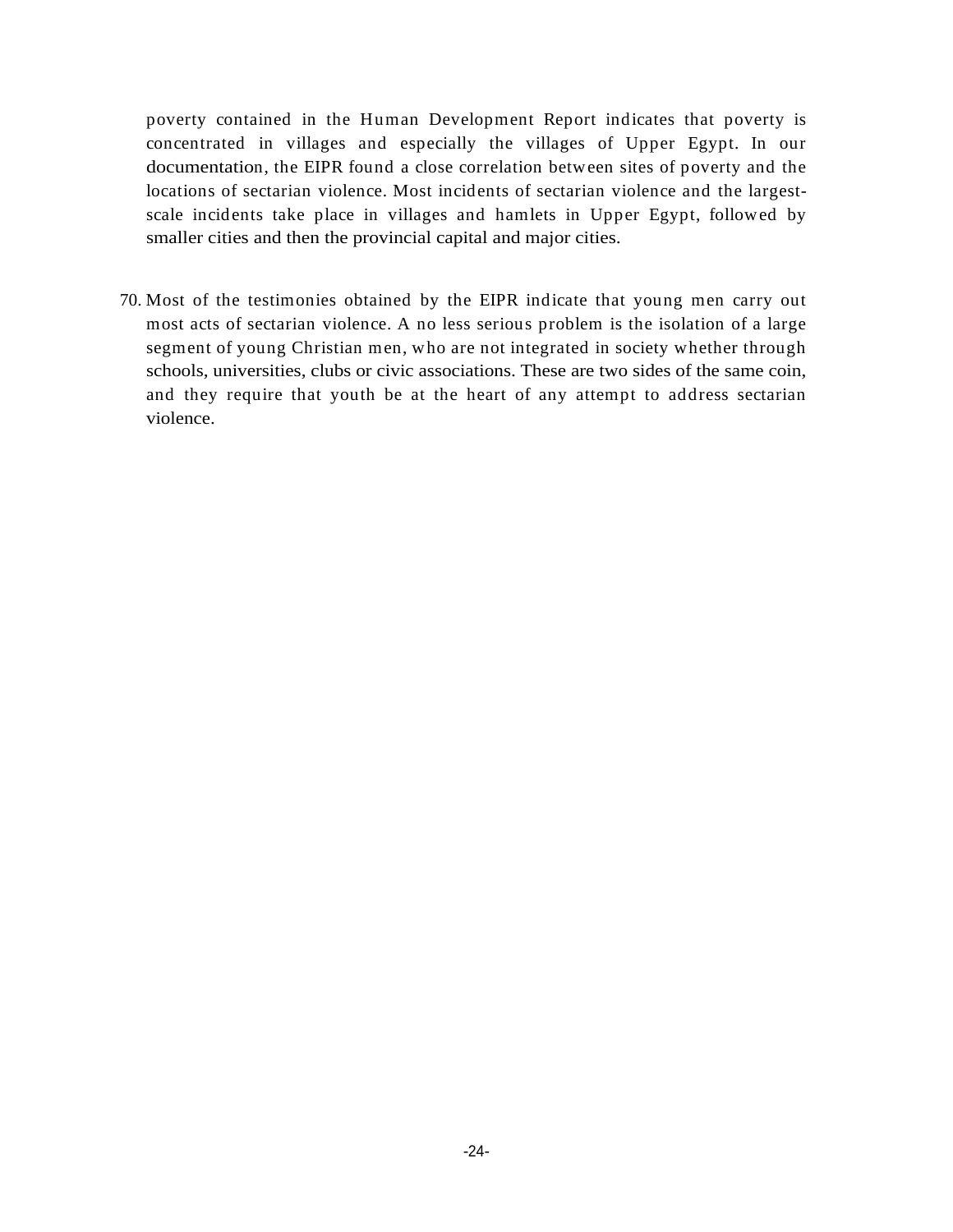71. In the short term, the EIPR recommends that the Egyptian government immediately implement the following measures:

> 1. Immediately investigate all incidents of sectarian violence, hold those responsible to account and fairly compensate the victims.

**Recommendations to the Egyptian government**<br>  $x_1$ , the EIPR recommends that the Egyptian government inmediately<br>
interdisted and incidents of sectarian violence, hold those<br>
listing the sectaric and incidents of sectaric 2. Continue to stress the political message contained in the President's speech on Science Day, in January 2010, and his speech on the Prophet's birthday, in February 2010. Both speeches stated that there is a problem in our country that we must cooperate to solve and that the state will shoulder the responsibility of applying constitutional provisions on citizenship and equal rights and duties for all citizens without discrimination.

3. Urge the People's Assembly to appoint a special committee to study the problem of sectarian violence and hold public hearings to discuss the issue that bring in victims, experts, independent civil society groups and experts, and high-level state officials.

4. End the security establishment's violation of the Constitution and law, which leads to or escalates sectarian tensions; hold those responsible for abuses to account; and guarantee that the security apparatus applies the law in a non-biased fashion and protects the security of all Egyptians.

5. Take action to better the capacities of prosecutors to investigate crimes linked to sectarian violence so that they can identify the perpetrators; issue clear directives against accepting reconciliation for crimes with which it is not permissible; continue investigating incidents in which the Public Prosecutor is entitled to investigate regardless of reconciliation; and take action to refer suspects to trial with sufficient evidence in a timely manner.

6. End undeclared, discriminatory policies against Christians in all public offices; establish hiring criteria on the basis of competence alone; and issue an anti-discrimination and equal opportunity law, as recommended by the National Council for Human Rights and as is consistent with the relevant constitutional principles.

7. Review all Egyptian legislation to ensure that it is free of direct or indirect religious or faith-based discrimination.

- 72. In the medium and long term, the state must take several measures immediately, although their cumulative impact may take a relatively longer time to be felt in light of the failure to adequately address the issue over the past four decades. These measures include:
	- Mandate an independent research team to undertake a comprehensive study on the historical and substantive root causes of sectarian tension in Egypt and its violent and less violent manifestations. The study should objectively and frankly assess the government's response over the last decades and explore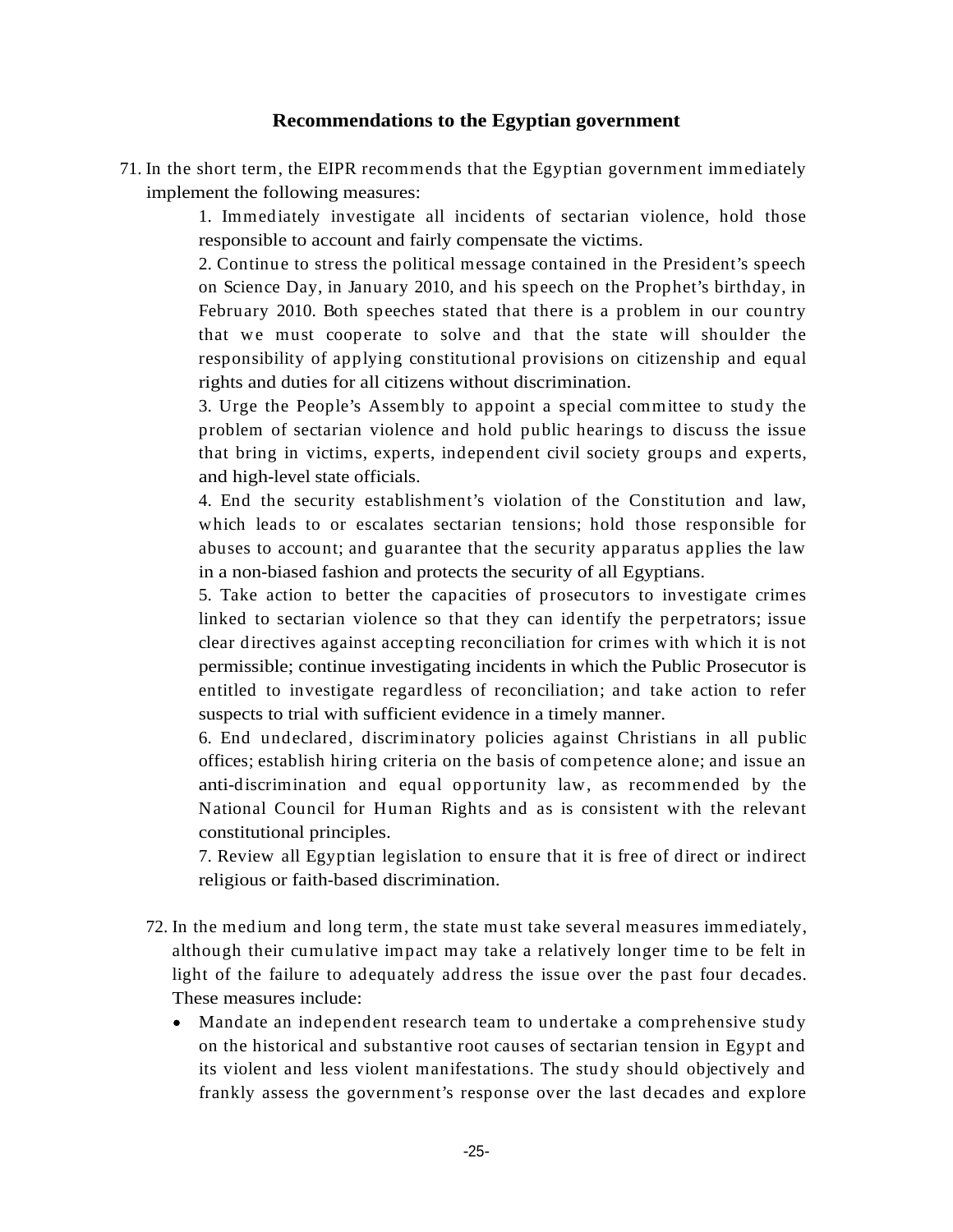- ways in address the tension while drafting a roadmap that contains clear, specific, measurable and time-bound obligations.<br>Dual a strategy fine duration leading a finite while while a tensile until cand be applied to decre Draft a strategy for educational reforms that will make public and private schools national institutions for inculcating the principles of religious tolerance and coexistence among all Egyptians; train teachers capable of leading this reform process; and rectify educational curricula to be capable of implementing this strategy, as part of a broader strategy for integrating human rights values and principles in school and academic curricula.
- Intensify the state-owned media message around human rights principles and concepts, religious tolerance and coexistence for all Egyptians in one country, and encourage the private and partisan media to participate in serving this message.
- Start training those responsible for administering and applying the law to respect human rights values, principles and concepts, including the respect of religious difference and non-discrimination on the basis of religion. This training should include judges, prosecutors, policemen, teachers and administrators at every position.
- Work to integrate young people into state cultural, social and political institutions and take action to devise effective mechanisms for ending the alienation of segments of Christian youth and reintegrate them into society, after examining the reasons for their alienation.
- Involve the Islamic and Christian religious establishments in a strategy to strengthen the values of religious tolerance and coexistence for all Egyptians.
- Enable civil society organizations to take up their responsibilities and encourage all individuals, in rural and urban areas, to join the state as it confronts sectarian violence.